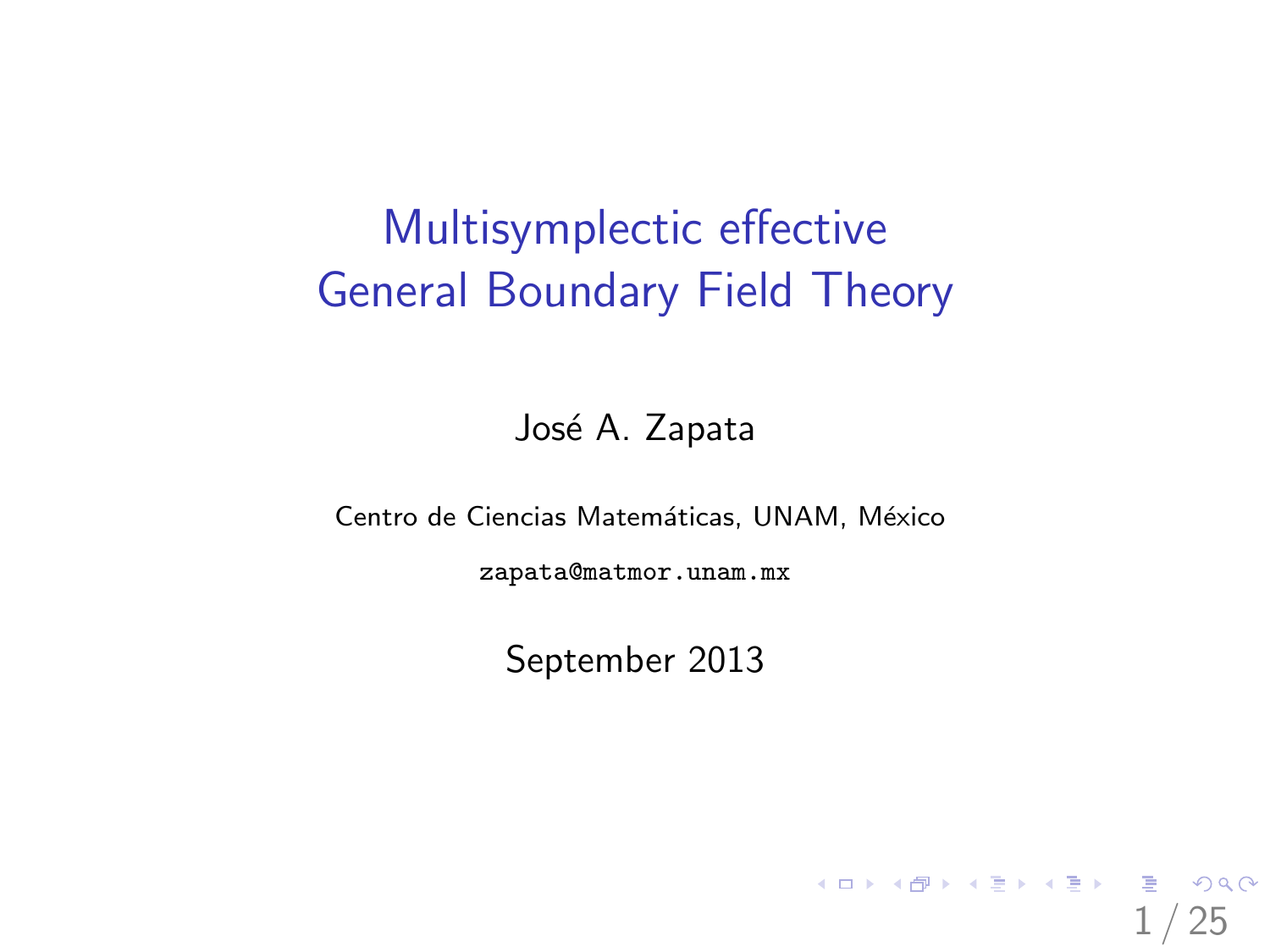[What is presented, its origin and close relatives](#page-2-0)

[Discrete spacetime multisymplectic GBFT](#page-5-0) [Geometry of covariant 1st order filed theory](#page-5-0) [Decimation for scalar 1st order models](#page-6-0) [The action and its variation](#page-7-0) [The multisymplectic formula](#page-8-0) [Symmetries and conserved quantities](#page-10-0) [The canonical framework](#page-11-0) [Examples](#page-13-0)

[Gauge theories and modified BF theories](#page-16-0)

[Regularization, coarse graining and continuum limit](#page-21-0)

25

KID KAP KID KID DE 1990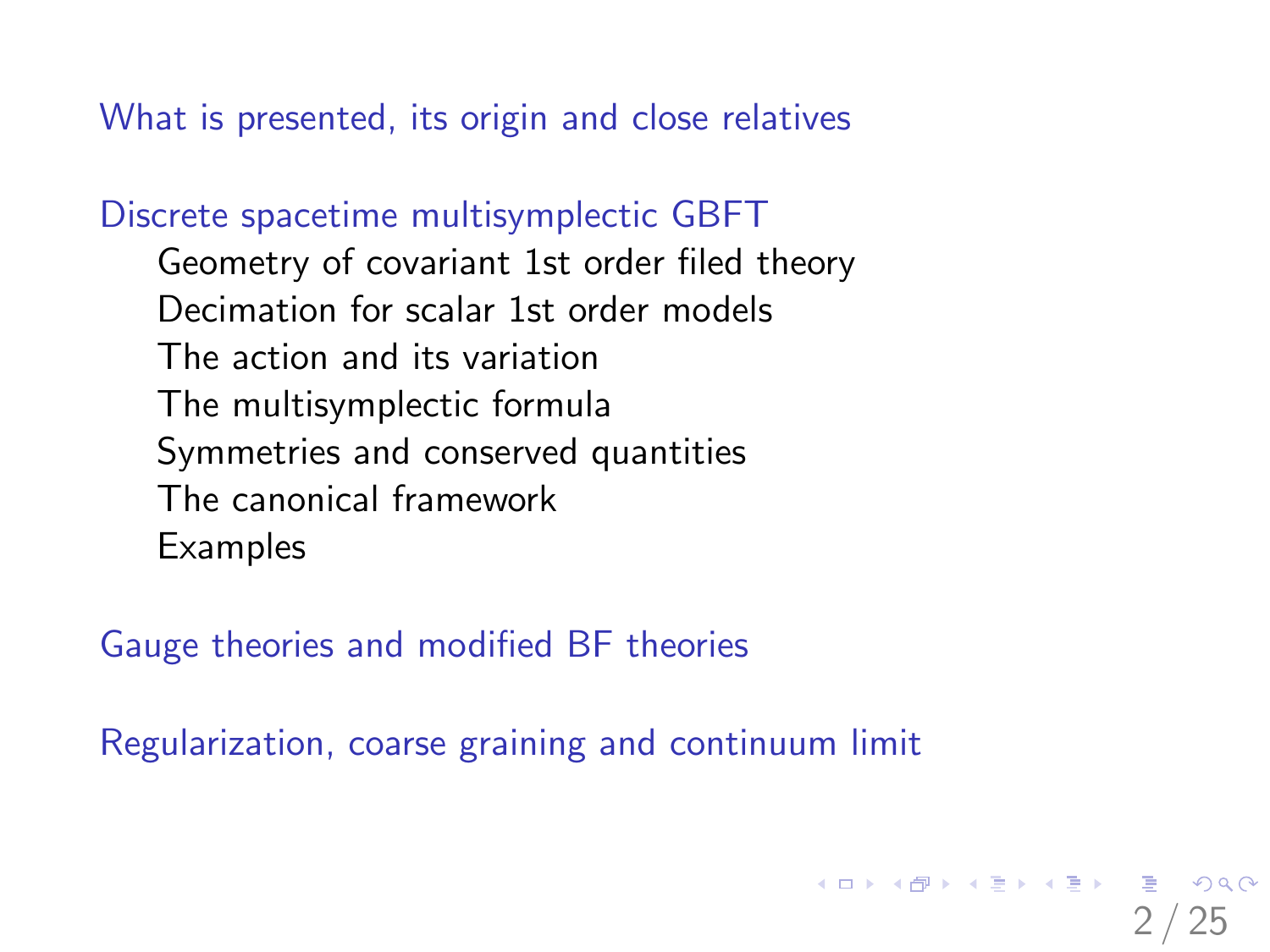$\leq$  "Multisymplectic Effective General Boundary Field Theory" M. Arjang and J. A. Zapata (to appear)

<span id="page-2-0"></span>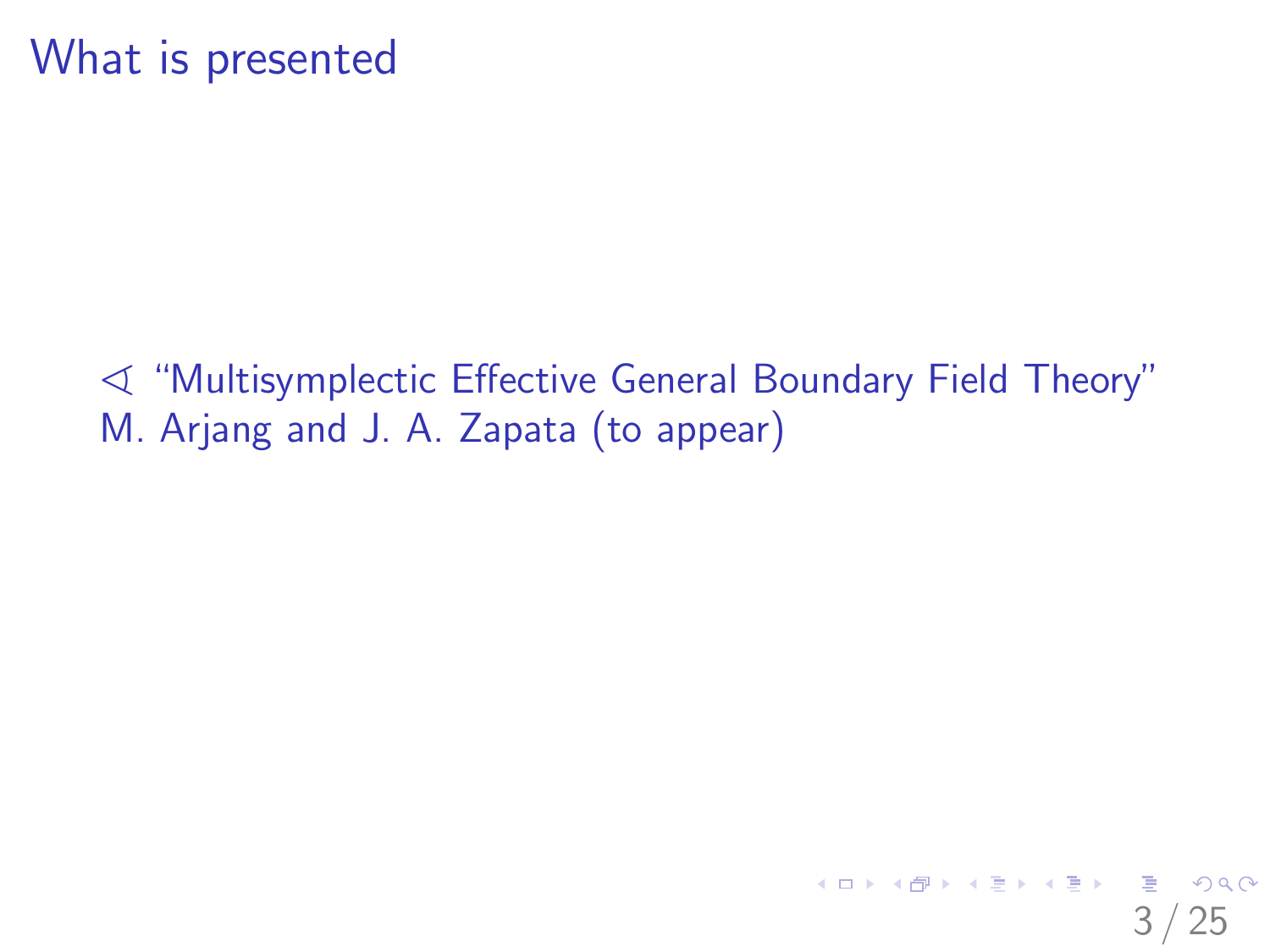## A continuation of:

► J. A. Zapata (2004),

–Loop quantization from a LGT perspective–

- ► E. Manrique, R. Oeckl, A. Weber and J. A. Zapata (2006), –Loop quantization as a continuum limit–
- ► M. P. Reisenberger (1997, 1994),  $-$ Classical discrete gauge theory and gravity / S F models–
- ▶ R. Oeckl (2003- ), –General Boundary Field Theory–
- $\blacktriangleright$  A. P. Veselov (1988), –On discrete time hamiltonian systems–
- ▶ J. E. Marsden, G. W. Patrick, S. Shkoller (1998), –On discrete spacetime multisymplectic field theory–

25

K ロ X (日) X (日) X (日) X (日) X (日) X (日) X (日) X (日) X (日) X (日) X (日)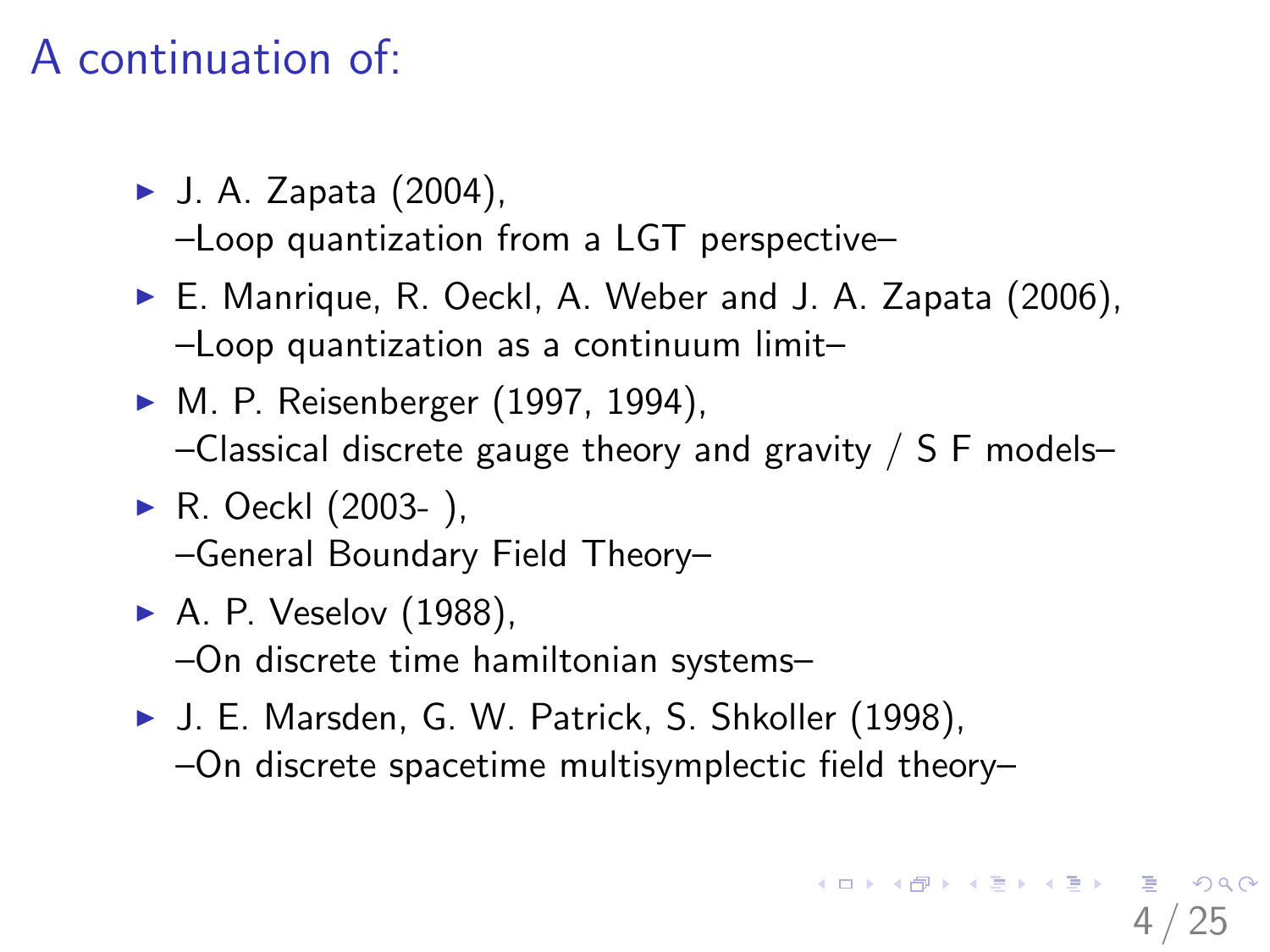## Closely related to:

- ▶ Gambini, Pullin, Di Bartolo, Porto (2002) –Consistent discretizations–
- ▶ Gambini, Pullin, Di Bartolo, Campiglia (2006) –Uniform discretizations–
- ▶ Dittrich, Bahr, Hoehn (2009) –Variational integrators and improved actions–
- $\blacktriangleright$  Halvorsen, Sørensen, Christiansen (2011) –Noether's theorem for spacetime simplicial gauge theory–

<span id="page-4-0"></span>5 / 25

KO K K (DIK K E K K E K K K K K K K K K K K K

 $\blacktriangleright$  Kogut, Susskind (1975) –Hamiltonian Formulation of Lattice Gauge Theories–

For regularization see

 $\blacktriangleright$  Calcagni, Oriti, Thurigen (2013) –Structure for discrete Hodge star and Laplacian–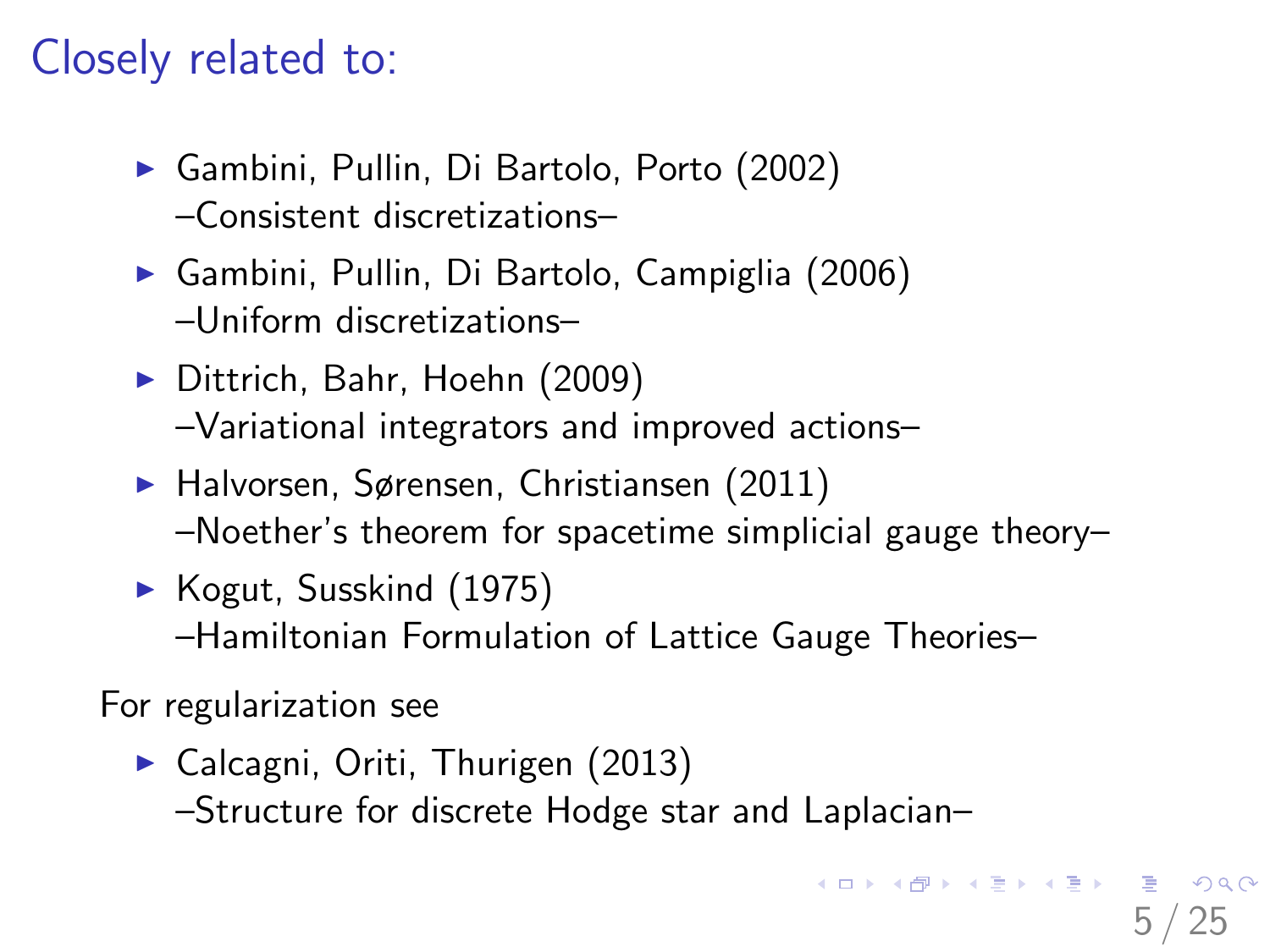#### Geometry of covariant 1st order filed theory

Continuum histories are local sections  $M\supset U\stackrel{\phi}{\longrightarrow} E$  of a bundle with standard fibre  ${\cal F}.$ Physical motions are selected by Hamilton's principle with action

$$
S(\phi) = \int_U \mathcal{L}(j^1 \phi) \quad , \quad \text{where } j^1 \phi(x) = (x, \phi(x), D\phi(x)).
$$

Its variation can be written as

$$
dS(\phi) \cdot \delta \phi = -\int_U (j^1 \phi)^* (j^1 (\delta \phi) \lrcorner \widehat{\Omega}_L) + \int_{\partial U} (j^1 \phi)^* (j^1 (\delta \phi) \lrcorner \Theta_L)
$$

with  $\Theta_L, \Omega_L$  differential forms on  $J^1Y$ . If we further define  $\Omega_I = -d\Theta_L$  then

<span id="page-5-0"></span>\*\*  $\phi$  solution, v, w first var.  $\implies$   $\int_{\partial U} (j^1 \phi)^* (\nu \Box \omega \Box \Omega_L) = 0$  \*\* \* S G-inv.,  $\xi \in \mathfrak{g}$  gives  $v_{\xi}$  first var.  $\implies \int_{\partial U} (j^1 \phi)^* (v_{\xi} \lrcorner \Theta_L) = 0$  \* **KORK ERKER STRACK** 25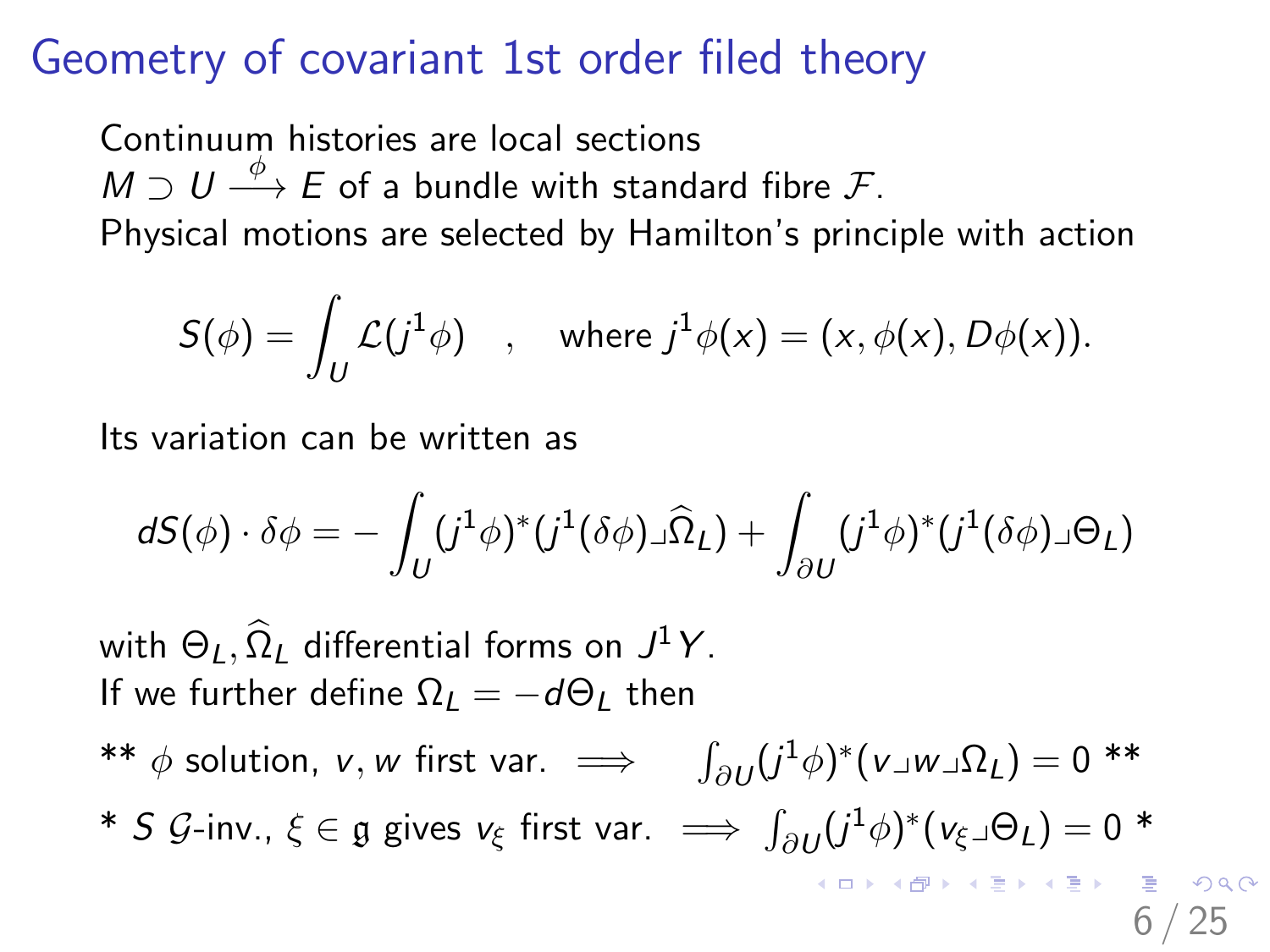Decimation for scalar 1st order models



Decimated local record of a history in 1st order format

$$
\nu \stackrel{\tilde{\phi}}{\longmapsto} (\nu, \phi_{\nu} \in \mathcal{F}, \{\phi_{\tau} \in \mathcal{F}\}_{\tau \subset \partial \nu})
$$

<span id="page-6-0"></span>7 / 25

イロト 不優 ト 不重 ト 不重 トー 重

A variation  $\delta \tilde{\phi}(\nu) = \tilde{v}(\nu) = (v_{\nu} \in T_{\phi_{\nu}} \mathcal{F}, \{v_{\tau} \in T_{\phi_{\tau}} \mathcal{F}\}_{\tau \subset \partial \nu})$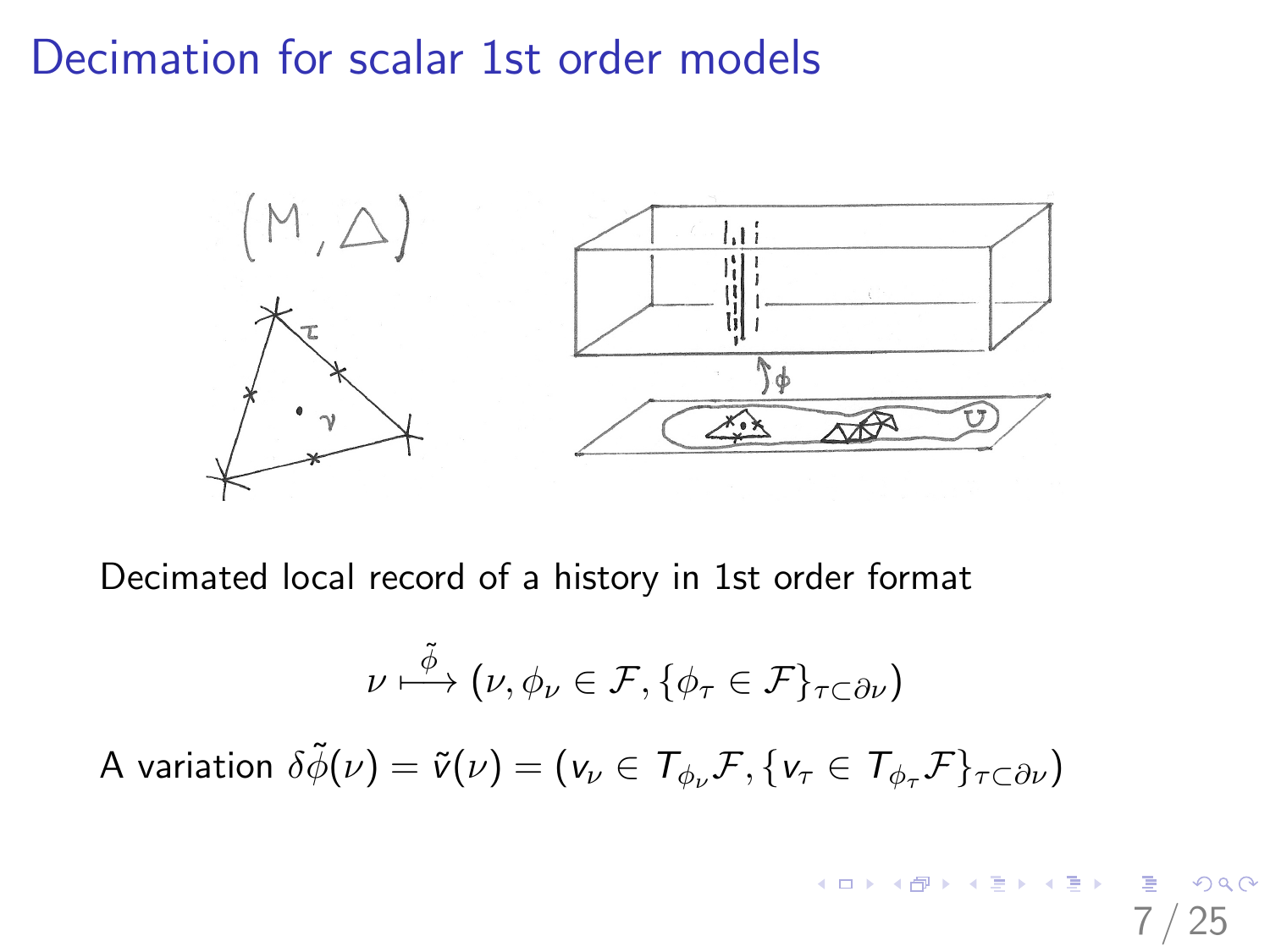#### Scalar field's action and its variation

Our starting point is a variational principle with action

$$
S(\phi) = \sum_{\nu \in U_{\Delta}^n} L(\tilde{\phi}(\nu)) \quad .
$$

Its variation yields: (i) eqs. of motion and (ii) geometric structure

$$
dS(\phi)[v] = -\sum_{U-\partial U} \tilde{\phi}^*(\tilde{v}\lrcorner \hat{\Omega}_L) + \sum_{\partial U} \tilde{\phi}^*(\tilde{v}\lrcorner \Theta_L)
$$

where

$$
\Theta_{L}(\cdot, \tilde{\phi}(\tau_{\nu})) = \frac{\partial L}{\partial \phi_{\tau}}(\tilde{\phi}(\nu)) d\phi_{\tau} \quad ,
$$

$$
\hat{\Omega}_L(\cdot,\tilde{\phi}(\nu))=-\frac{\partial L}{\partial \phi}(\tilde{\phi}(\nu))d\phi_{\nu}-\sum_{\tau\in(\partial \nu)^{n-1}}\frac{\partial L}{\partial \phi_{\tau}}(\tilde{\phi}(\nu))d\phi_{\tau}.
$$

<span id="page-7-0"></span>8 / 25

KO K K Ø K K E K K E K V K K K K K K K K K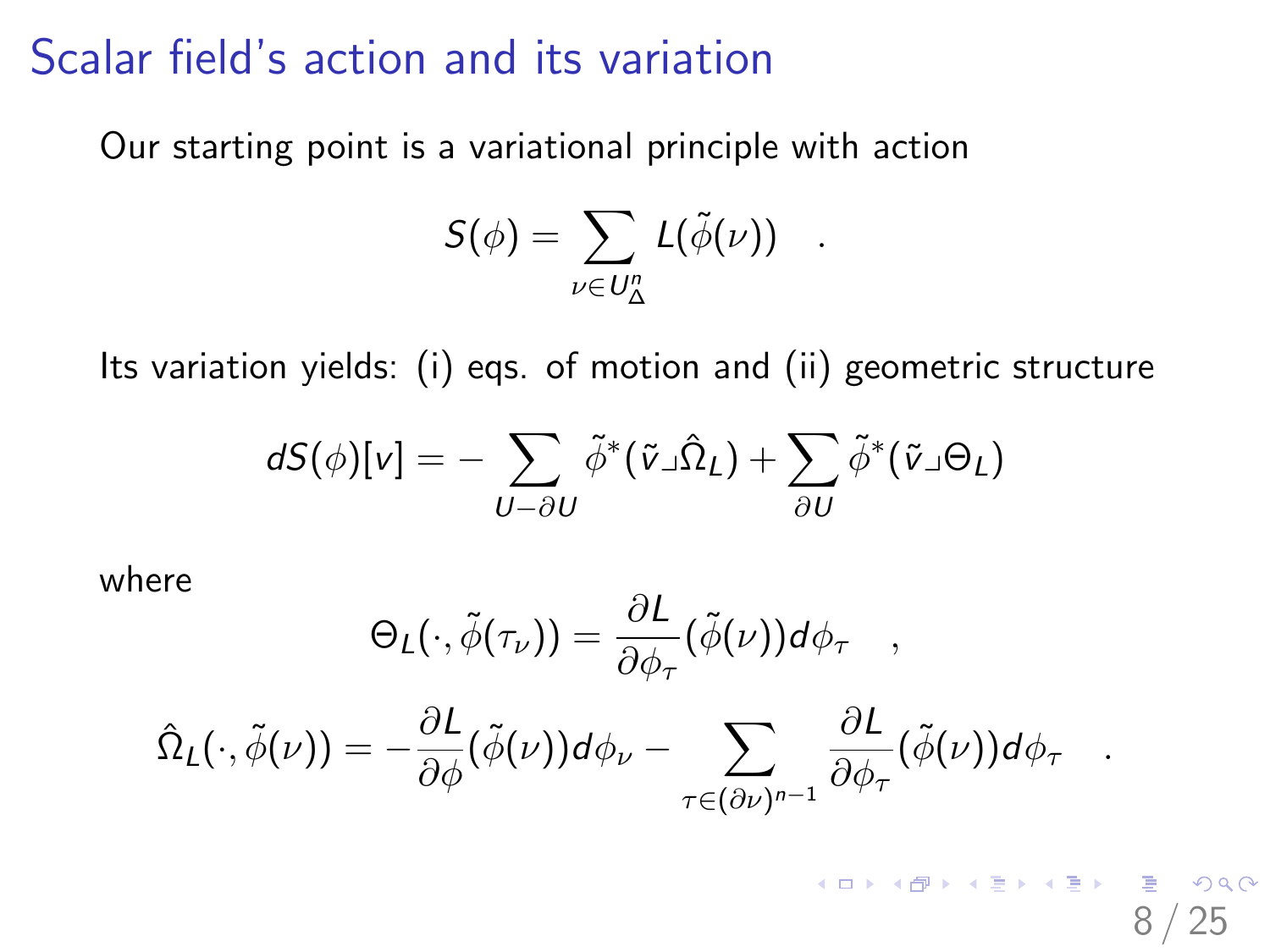### The multisymplectic formula

We define

$$
\Omega_L(\tilde{\mathsf{v}}(\nu),\tilde{\mathsf{w}}(\nu),\tilde{\phi}(\tau_\nu))=-d(\Theta_L|_{\tilde{\phi}(\tau_\nu)})(\tilde{\mathsf{v}}(\nu),\tilde{\mathsf{w}}(\nu)).
$$

The geometrical structure arises when only solutions and first variations are considered.  $d\mathcal{S}(\phi)[\pmb{\nu}]=\sum_{\partial\mathcal{U}}\tilde{\phi}^*(\tilde{\pmb{\nu}}\lrcorner\Theta_L)$  implies  $0 = -ddS = \sum_{\partial U} \tilde{\phi}^*(\Omega_L)$ . More precisely,

$$
\sum_{\partial U} \tilde{\phi}^*(\tilde{w}\lrcorner \tilde{v}\lrcorner \Omega_L)=0
$$

<span id="page-8-0"></span>25

K ロ ▶ K @ ▶ K 할 ▶ K 할 ▶ ... 할 ..

for any first variations v, w of any solution  $\phi$ . This is the multisymplectic formula.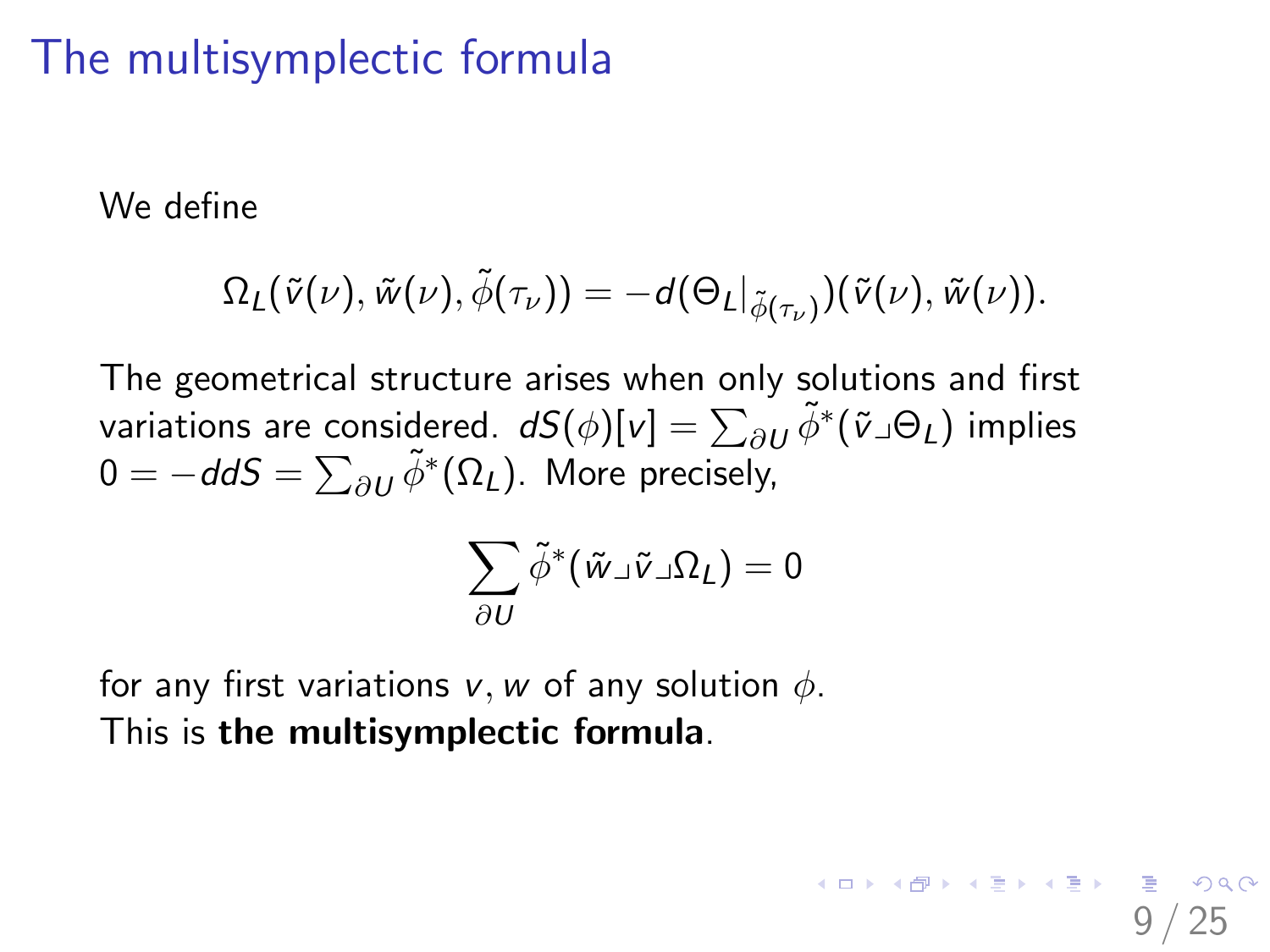# Its meaning in GBFT language



 $(Sols[U(\partial U)] = \times_{i}Sols[U(B_{i})], diag(\omega_{L,1}, \omega_{L,m})$  is not trivial. Solutions in U correlate the spaces of the boundary components.

$$
I_U: \mathsf{Sols}[U] \to \mathsf{Sols}[U(\partial U)] = \times_i \mathsf{Sols}[U(B_i)]
$$

The multisymplectic formula implies

$$
I_U^*diag(\omega_{L,1},...,\omega_{L,m})=0.
$$

\*\*\* In particu[l](#page-9-0)[a](#page-7-0)r,  $U \approx \Sigma \times [0,1] \subset M$  $U \approx \Sigma \times [0,1] \subset M$  $U \approx \Sigma \times [0,1] \subset M$  $U \approx \Sigma \times [0,1] \subset M$  with  $\partial \sum_{i=1}^{\infty} \sum_{j=1}^{\infty}$  lea[d](#page-8-0)s [t](#page-10-0)[o](#page-4-0) [.](#page-5-0)[..](#page-15-0)

<span id="page-9-0"></span>10 / 25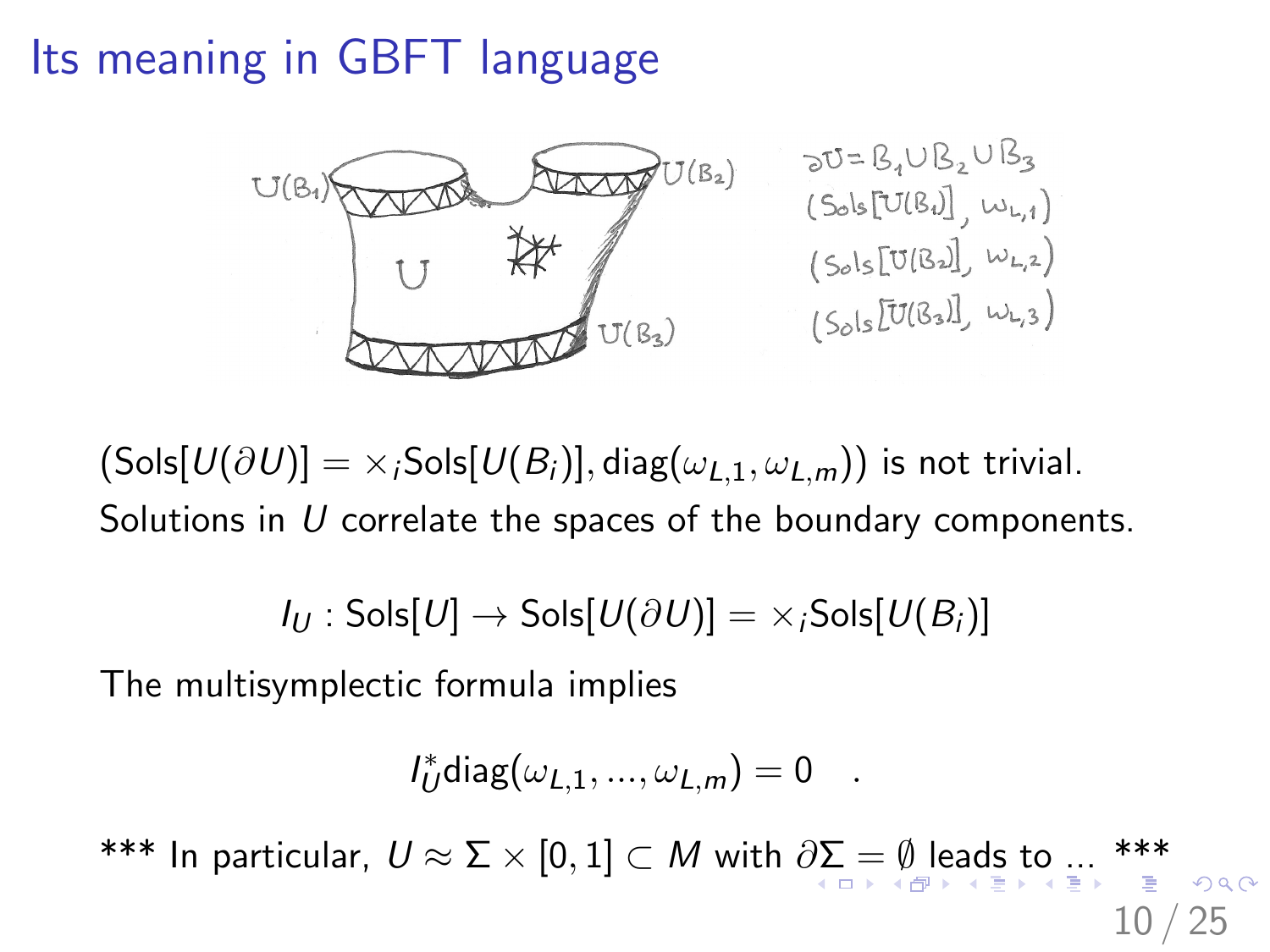#### Symmetries and conserved quantities

The Lie group G acts on F and on histories. In 1st order format

$$
(\tilde{\tilde{g\phi}})(\nu) = (\nu, g(\phi_\nu), \{g(\phi_\tau)\}_{\tau \subset \partial \nu})
$$

 $L(g\tilde{\phi}(\nu)) = L(\tilde{\phi}(\nu)) \quad \forall \quad \nu, \phi, g \implies S$  and Sols $[U]$  are  $G$  inv.

 $\xi \in \mathfrak{g}$  induces a first variation  $v_{\xi}$  of any solution  $\phi$ . Then

$$
0=dS(\phi)[\mathsf{v}_{\xi}]=\sum_{\partial\widetilde{\phi}(\mathsf{U})}\widetilde{\mathsf{v}}_{\xi}\lrcorner\Theta_L.
$$

<span id="page-10-0"></span>11 / 25

KO K K (DIK K E K K E K K K K K K K K K K K K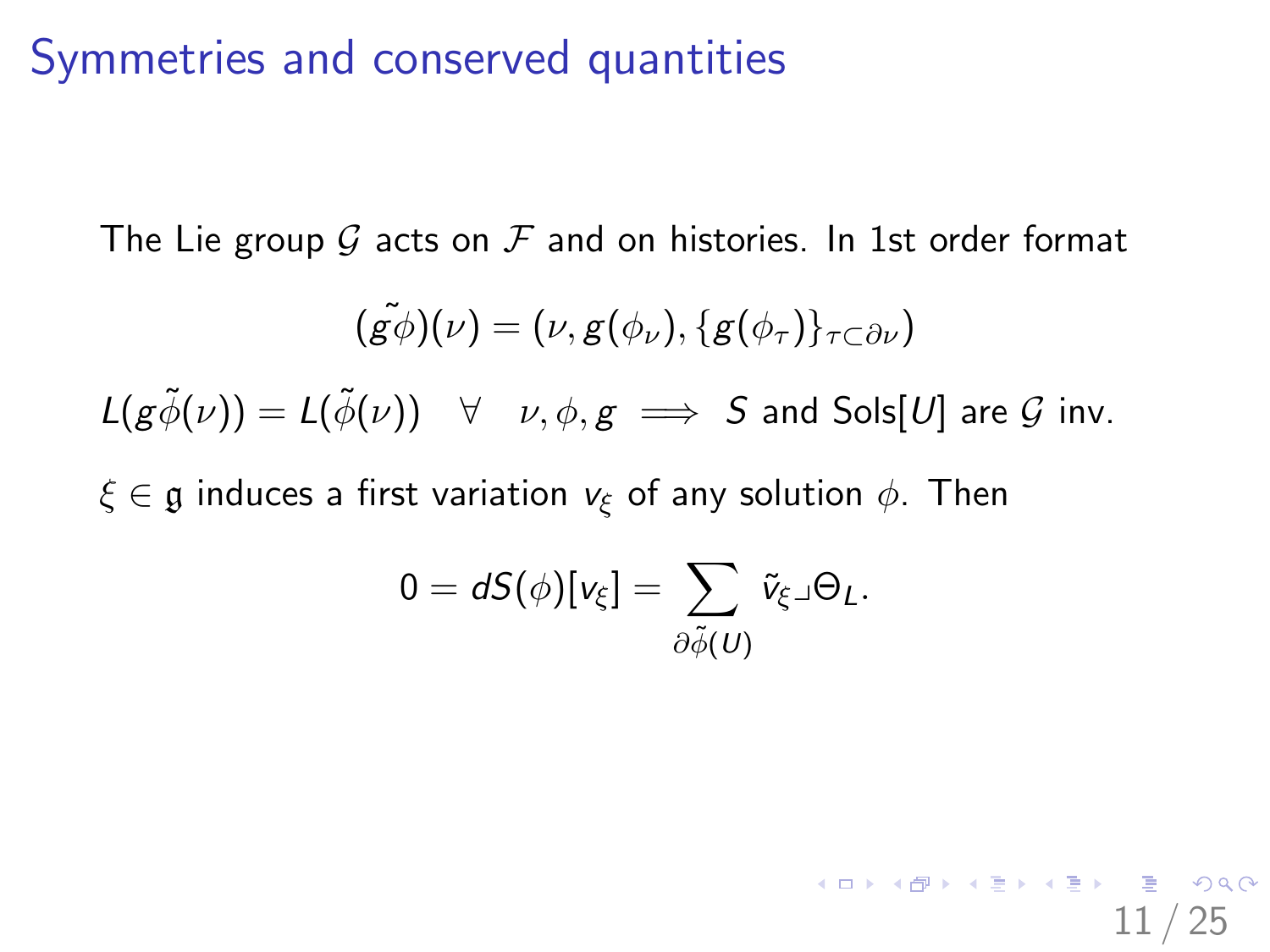### The canonical framework for  $\dim M = 1$

 $L({\tilde q}(\nu))=L(\nu,q^- ,q,q^+)$  provides momentum 1-forms

$$
(q^-,\frac{\partial L}{\partial q^-}(\tilde{q}(\nu)))dq^-\in \mathcal{T}^*Q_{\nu^-},
$$

$$
(q^+, \frac{\partial L}{\partial q^+}(\tilde{q}(\nu)))dq^+ \in T^*Q_{\nu^+}
$$

that can be used to define "Legendre transformations"  $f_I^ L^{\epsilon-}:\, Q_{\nu^-} \times Q_{\nu} \rightarrow \, T^*Q_{\nu^-}$  and  $f_L^+$  $L^{c+}:\, Q_\nu\times Q_{\nu^+}\to\, \mathcal{T}^*Q_{\nu^+}.$ The relation between the described lagrangian structure and  $(T^*Q, \theta = pdq)$  is simply

$$
\Theta_L(\cdot, \tilde{q}(\nu)^-) = -(f_L^-)^*\theta \quad , \quad \Theta_L(\cdot, \tilde{q}(\nu)^+) = (f_L^+)^*\theta.
$$

<span id="page-11-0"></span>12 / 25

KO K K (DIK K E K K E K K K K K K K K K K K K

Dynamics arises as evolution in the form of canonical transformations with L as their generating function [Veselov].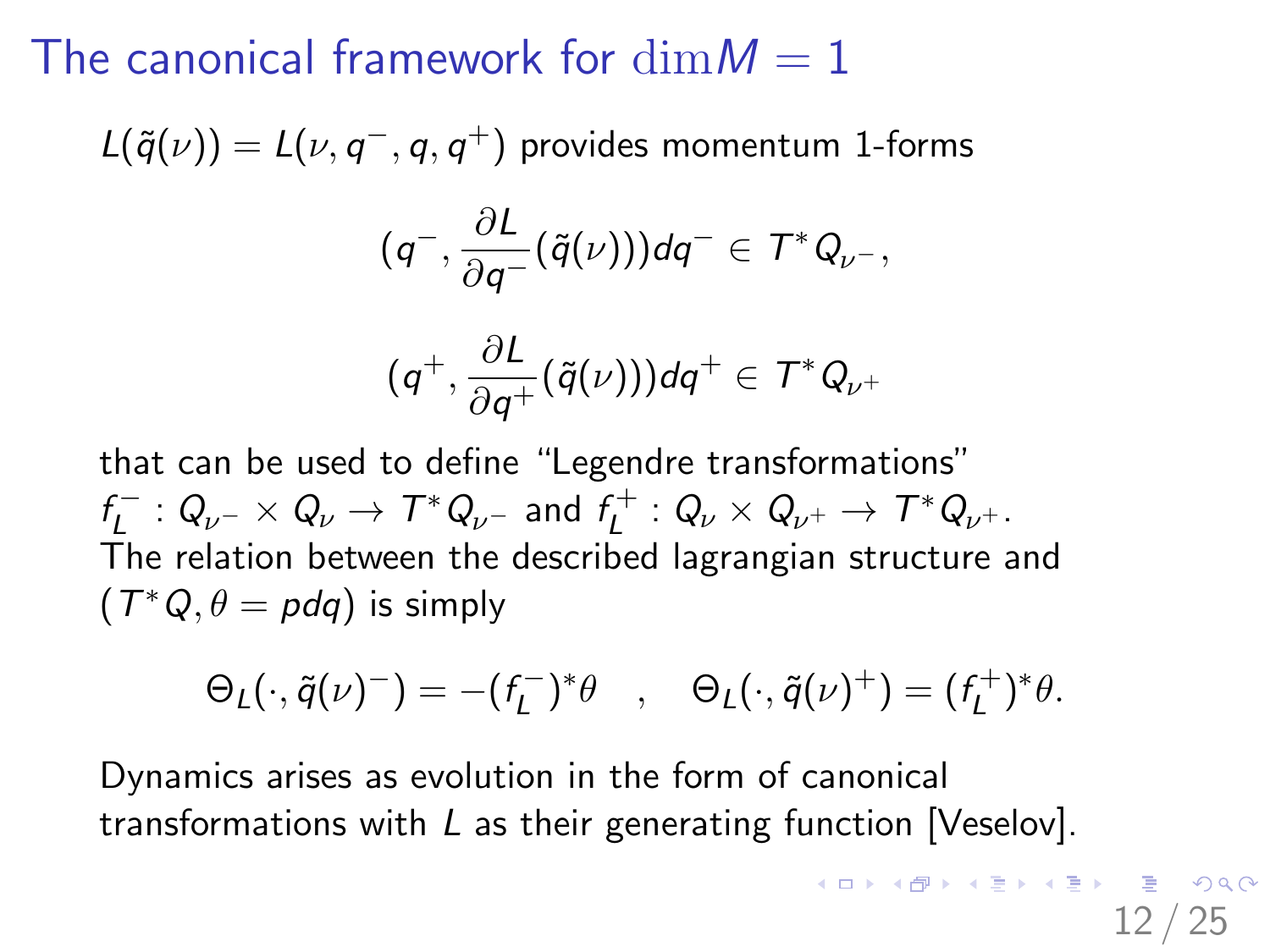## The canonical framework for  $\dim M > 1$

In covariant field theory,  $J^1Y^*$  hosts canonical kinematics  $(\Theta, \Omega = -d\Theta)$  and dynamics is placed over it.

This canonical str. could be pulled back to the discrete framework.

In a sense, this is what we do.

Another way to see it is that we use

- $\blacktriangleright$  predetermined codim 1 surfaces
- $\blacktriangleright$  endowed with a notion of vertical variation (constructed from each face of the surface)

to extract a 1dim system and proceed as in the previous slide.

13 / 25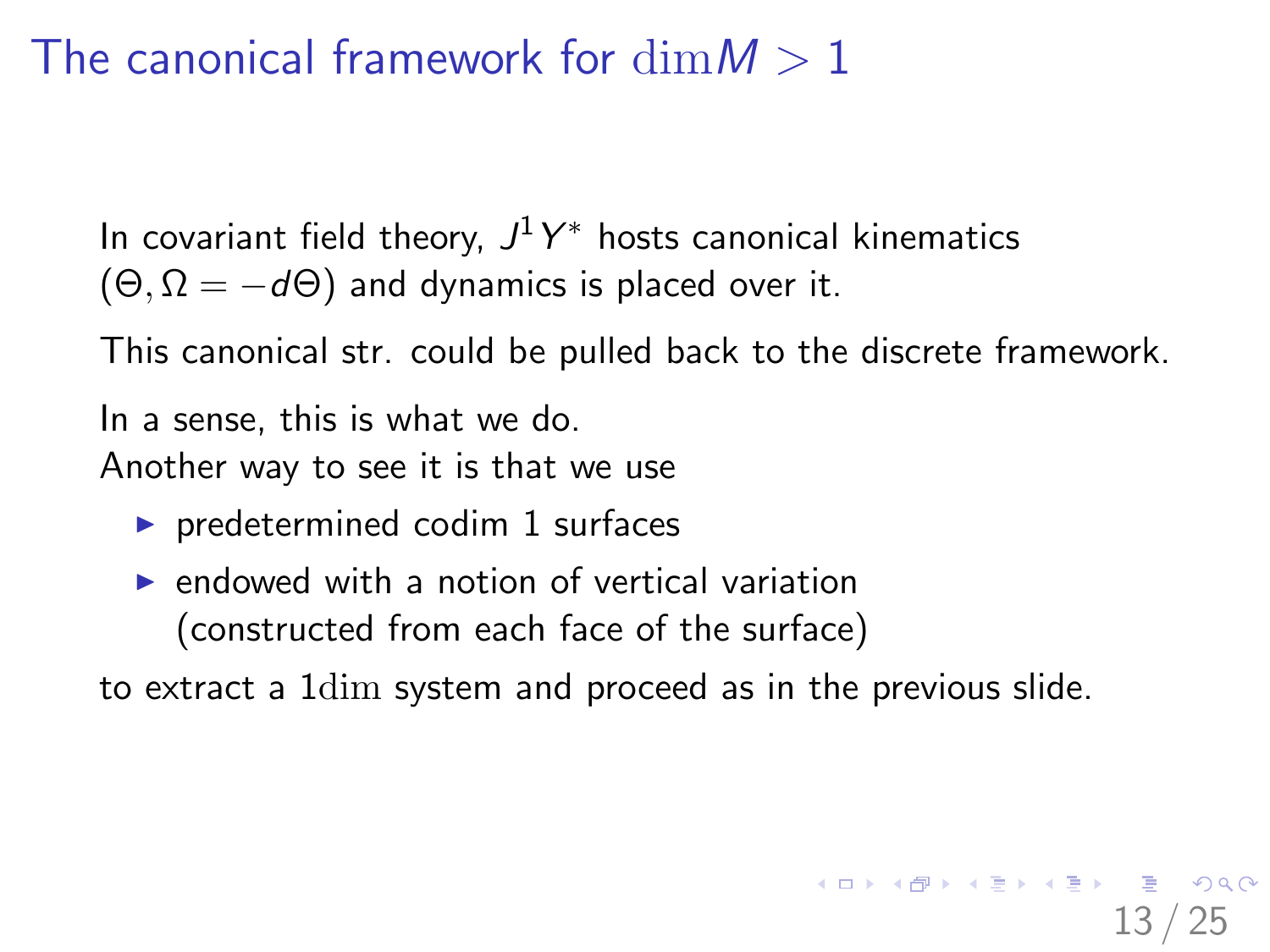Example: Particle in euclidean space with a potential

1. 
$$
L(\nu, q_{\nu}^-, q_{\nu}, q_{\nu}^+) = \frac{m}{2}(\frac{q_{\nu} - q_{\nu}^-}{a})^2 + \frac{m}{2}(\frac{q_{\nu}^+ - q_{\nu}^-}{a})^2 - V(q_{\nu})
$$
  
\n2.  $dS(q)[v] = \sum_{\nu \in U_{disc}} \tilde{v}[L](\tilde{q}(\nu)) = \sum_{\nu \in U_{disc}} \frac{\partial L}{\partial q}(\tilde{q}(\nu)) \cdot v_{\nu}$   
\n $+ \sum_{\nu, \nu+1 \in U_{disc}} \left(\frac{\partial L}{\partial q^+}(\tilde{q}(\nu)) + \frac{\partial L}{\partial q^-}(\tilde{q}(\nu+1))\right) \cdot v_{\nu}^+$   
\n $+ [\frac{\partial L}{\partial q^-}(\tilde{q}(1)) \cdot v_1^- + \frac{\partial L}{\partial q^+}(\tilde{q}(n)) \cdot v_n^+]$   
\n3.  $\mapsto \Theta_L(\cdot, \tilde{q}(\nu)^-) = mg_{AB} \frac{(q_{\nu} - q_{\nu}^-)^B}{a} dq^{-A}, \Theta_L(\cdot, \tilde{q}(\nu)^+), \hat{\Omega}_L(\cdot, \tilde{q}(\nu))$   
\n4. For solutions and first variations:  
\n(i) \*\* Conserv. of symplectic structure (indep. of V) \*\*  
\n $\Omega_L(\cdot, \cdot, \tilde{q}(\nu)^-) = -d(\Theta_L|\tilde{q}(\nu) -) = \Omega_L(\cdot, \cdot, \tilde{q}(\nu)^+)$   
\n(ii) \*\* Symmetries lead to conserved quantities \*\*  
\n $V = 0 \Rightarrow$  transl. symm.  $\Rightarrow 0 = dS(q)[v_{\xi}] = \tilde{v}_{\xi} \cdot \Theta_L|\partial_{\tilde{q}(\nu)}$   
\n $\Rightarrow$  conserv. of  $p \Rightarrow q_1 - q_1^- = q_n^+ - q_n$ 

5. L time indep.  $⇒$  energy conserv.: most systems are chaotic

<span id="page-13-0"></span>14 / 25

K ロ X (日) X (日) X (日) X (日) X (日) X (日) X (日) X (日) X (日) X (日) X (日) X (日)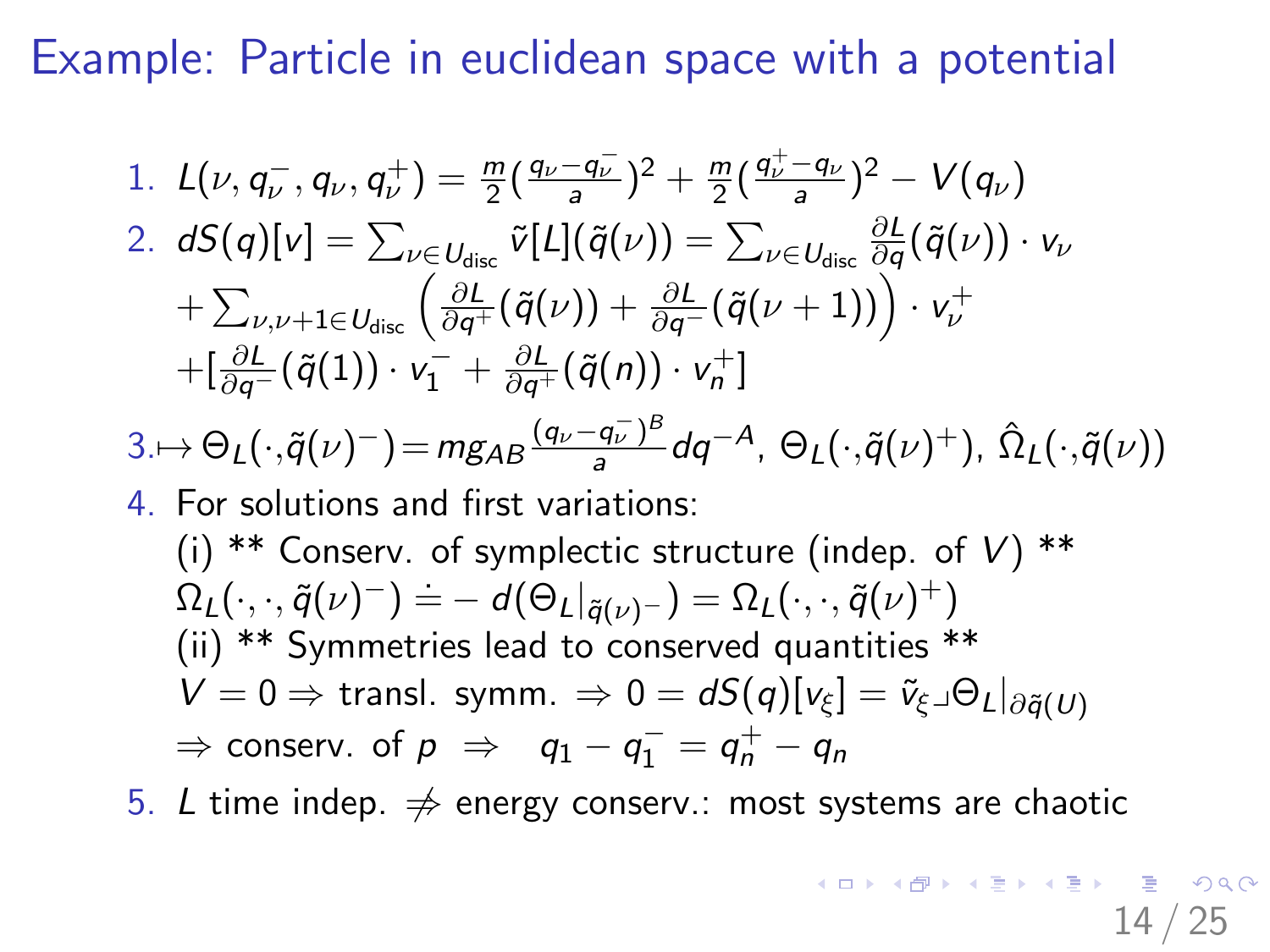## Example: Veselov's top  $Q = SO(n)$

\n- 1. 
$$
L(\nu, g^-, g, g^+) = \frac{1}{2} \text{Tr}(g^{-1}Ig^-)a + \frac{1}{2} \text{Tr}((g^+)^{-1}Ig)a
$$
\n- 2. Veselov: It has a complete set of first integrals in involution.
\n- 3.  $\tilde{v}_{\xi}(\nu) = (\xi_{\nu}^- g_{\nu}^-, \xi_{\nu} g_{\nu}, \xi_{\nu}^+ g_{\nu}^+)$
\n- 4.  $\Theta_L(\tilde{v}_{\xi}, \tilde{g}_{\nu}^-) \doteq \tilde{v}_{\xi}[L](\tilde{g}(\nu))|_{\nu^-} = -\frac{1}{2} \text{Tr}(\xi_{\nu}^- g_{\nu}^- I g_{\nu}^+)_a$
\n- 5.  $\Omega_L(\tilde{v}_{\xi}, \tilde{w}_{\eta}, \tilde{g}_{\nu}^-) = -\frac{1}{2} \text{Tr}((\xi_{\nu} \eta_{\nu}^- - \eta_{\nu} \xi_{\nu}^-) g_{\nu}^- I g_{\nu}^+)_a$
\n- 6. Conserv. of the symplectic str. (q solution,  $\tilde{v}_{\xi}, \tilde{w}_{\eta}$  first var.)  $-\frac{1}{2} \text{Tr}((\xi_1 \eta_1^- - \eta_1 \xi_1^-) q_1^- I q_1^T) = -\frac{1}{2} \text{Tr}((\xi_n \eta_n^- - \eta_n \xi_n^-) q_n^- I q_n^T)$
\n- 7. Conserv. of ang. momentum (q solution)  $m(q) = \frac{1}{2} (q_{\nu}^- I q_{\nu}^T - q_{\nu} I q_{\nu}^{-T}) = \frac{1}{2} (q_{\nu}^- I q_{\nu}^+ T - q_{\nu}^+ I q_{\nu}^T)$
\n

K ロ ▶ K @ ▶ K 할 ▶ K 할 ▶ 이 할 → 900 15 / 25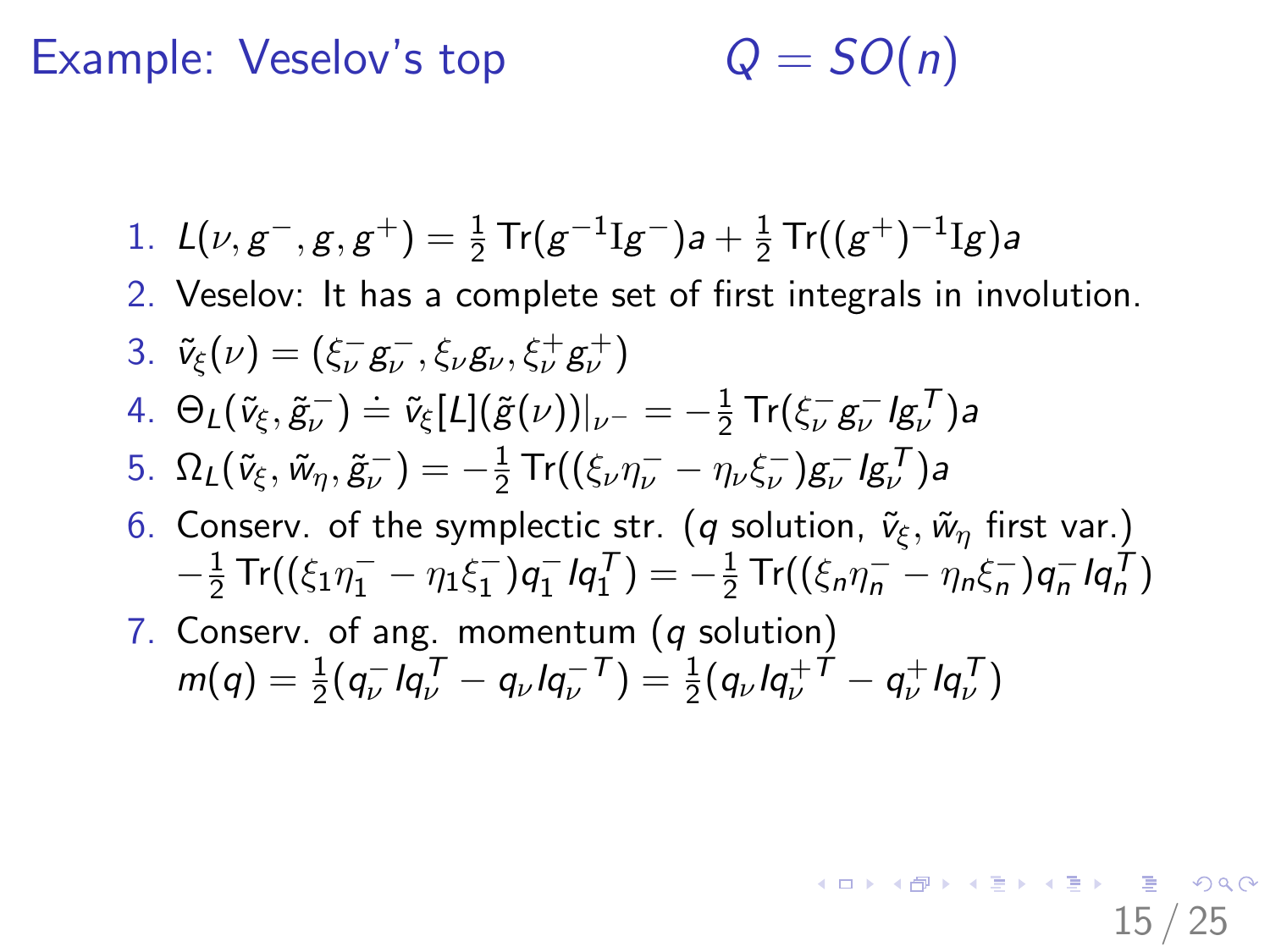Example: Non linear 2d waves (see Marsden et al)

In a hyper cubical discr.  $L = \sum_c L^c$  with  $L^{++}(\tilde{\phi}(\nu)) =$ 

$$
\left\{\frac{1}{2}\left[\left(\frac{\phi_{0+}-\phi_{\nu}}{h}\right)^2-\left(\frac{\phi_{1+}-\phi_{\nu}}{k}\right)^2\right]+N(\phi_{\nu})\right\}hk \quad , \text{etc}
$$

Even with a non linear term,  $\sum_{\partial U} \tilde{\phi}^*(\Omega_L) = 0.$ Our framework yields  $\Theta_L, \Omega_L$  (and gluing eqs.) indep. of N, e.g.

$$
\Omega_L(\cdot,\cdot,\tilde{\phi}_{1+\nu})=-\frac{2h}{k}d\phi_{\nu}\wedge d\phi_{1+}.
$$

<span id="page-15-0"></span>16 / 25

 $299$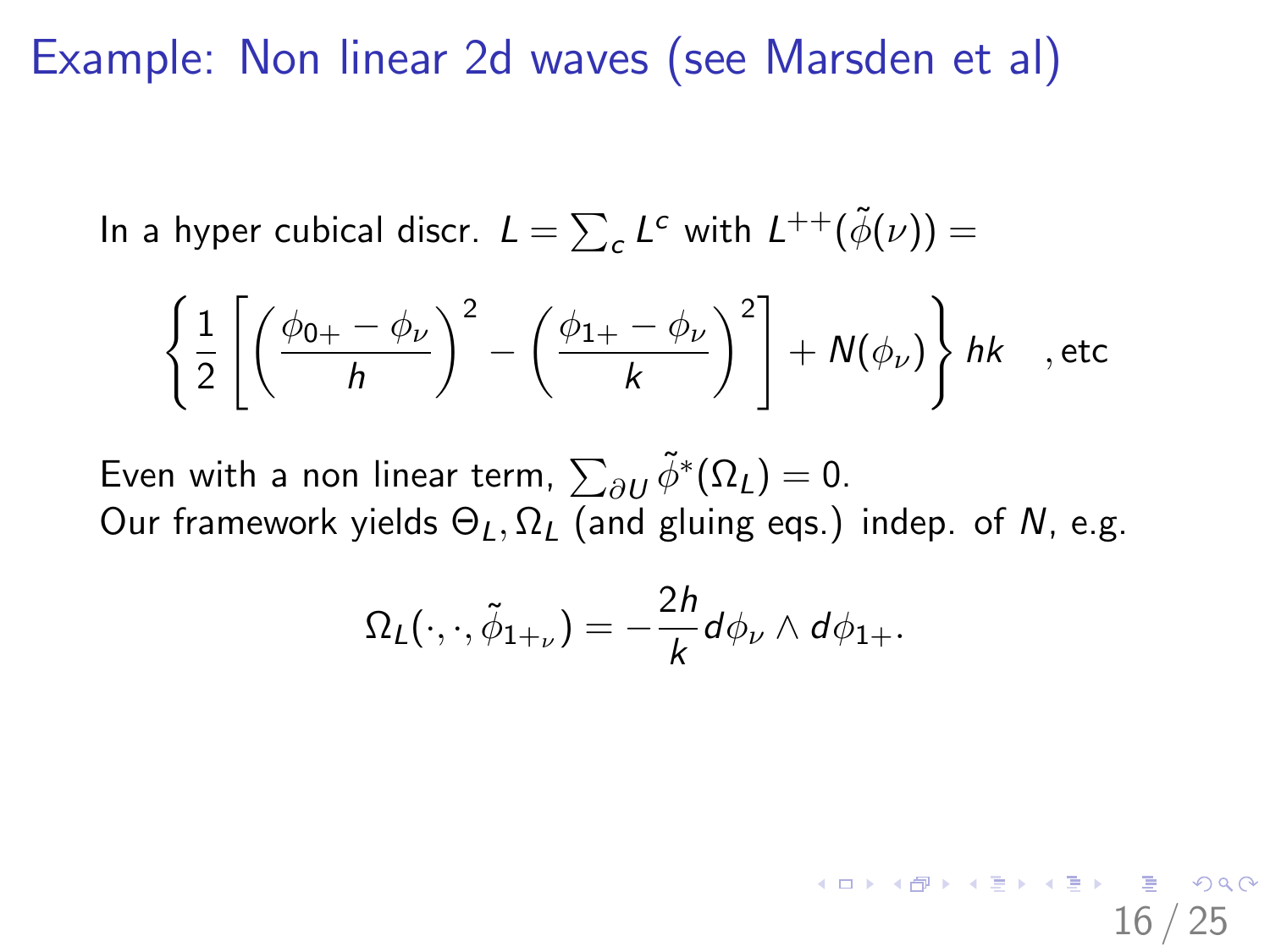Decimation for gauge theories and modified BF theories

Reisenberger's discretization:





Record of a history in 1st order format  $\nu \stackrel{\tilde{A}}{\longmapsto} (\nu, \{ h_l \}_\nu, \{ k_r \}_\nu)$ Our record of the curvature at  $\nu$  is  $\{g_{\partial s} = h_{\mu}^{-1}\}$  $\bar{h}^{-1} \circ k_{r'}^{-1}$  $\int_{r'}^{-1} \circ k_r \circ h_l \}_{\nu}$ A variation in 1st order format  $\tilde v(\nu)=(\{v_l\in {\mathcal T}_{h_l}G\}_{\nu}, \{v_r\in {\mathcal T}_{k_r}\}_{\nu})$ 

> <span id="page-16-0"></span>17 / 25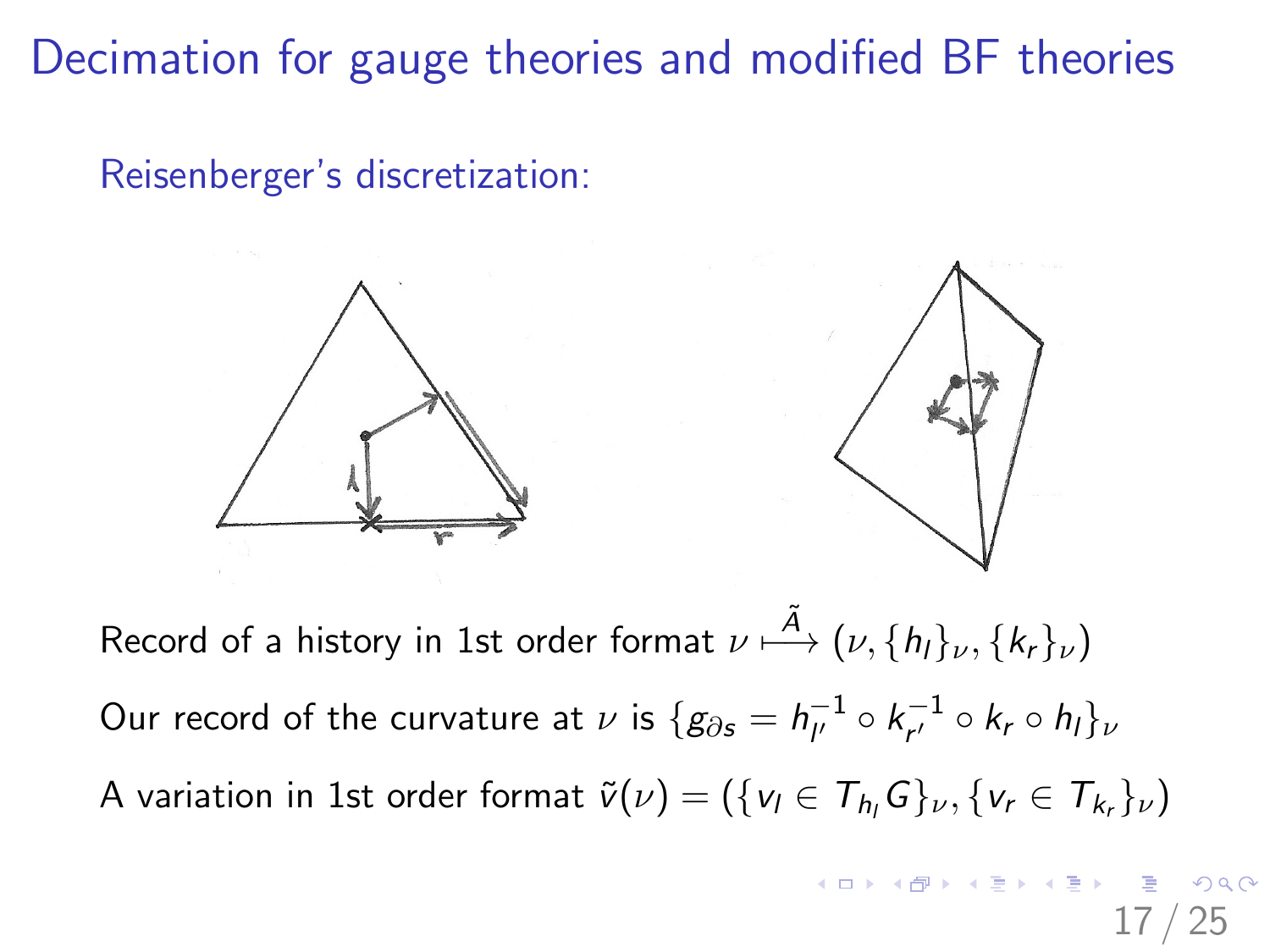Gauge field's action and its variation

$$
S(A) = \sum_{\nu \in U_{\Delta}^n} L(\tilde{A}(\nu)) = \sum_{\nu \in U_{\Delta}^n} L(\nu, \{g_{\partial s}\})
$$

$$
dS(A)[\nu] = -\sum_{U \supset \partial U} \tilde{A}^*(\tilde{\nu} \lrcorner \hat{\Omega}_L) + \sum_{\partial U} \tilde{A}^*(\tilde{\nu} \lrcorner \Theta_L).
$$

The resulting geometric structure is, then,

$$
\Theta_L(\cdot,\tilde{A}(\tau_{\nu}))=\sum_{r\subset\tau}\frac{\partial L}{\partial k_r}(\tilde{A}(\nu))dk_r ,
$$

$$
\hat{\Omega}_L(\cdot,\tilde{A}(\nu))=-\sum_{l\subset\nu}\frac{\partial L}{\partial h_l}(\tilde{A}(\nu))dh_l-\sum_{r\subset\nu}\frac{\partial L}{\partial k_r}(\tilde{A}(\nu))dk_r\quad.
$$

18 / 25

KO K K @ K K & K X & K Y & K Y Q Q Q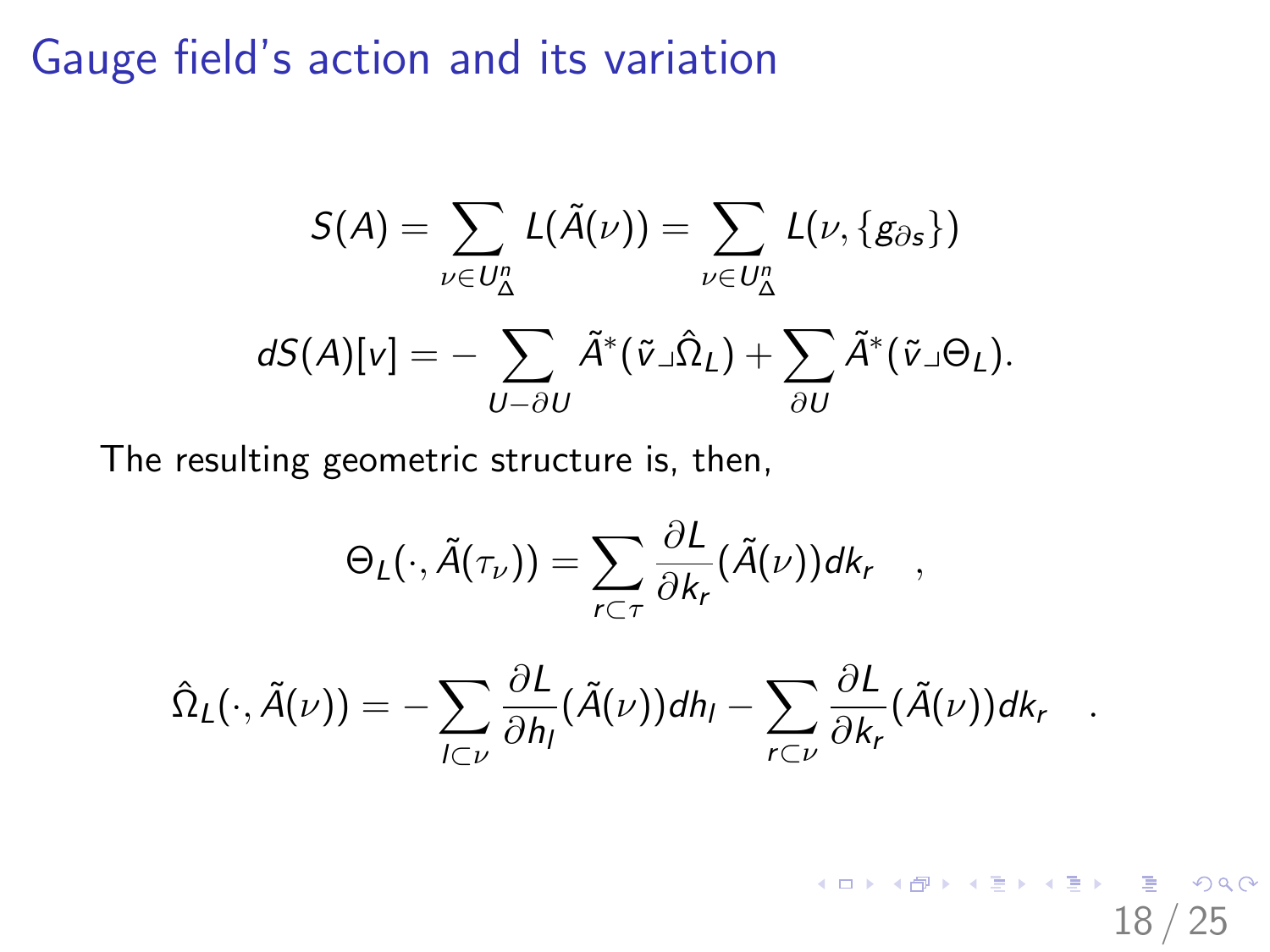## Internal gauge symmetries

Internal gauge transfs. are local symms. of the action. Then:

- $\triangleright$  For internal gauge transformations over interior points of U  $\implies$  Redundancies of equations of motion.
- ► For internal gauge transformations over points  $C\tau \in \partial U$  $\implies$  Constraints on possible boundary data for solutions.
- ► For internal gauge transformations over points  $C\sigma \in \partial U$  $\implies$  The dynamical content of boundary data can be captured by the reduced variables  $k_{r'}^{-1}$  $r^{\frac{-1}{r}}k_{r1}.$

19 / 25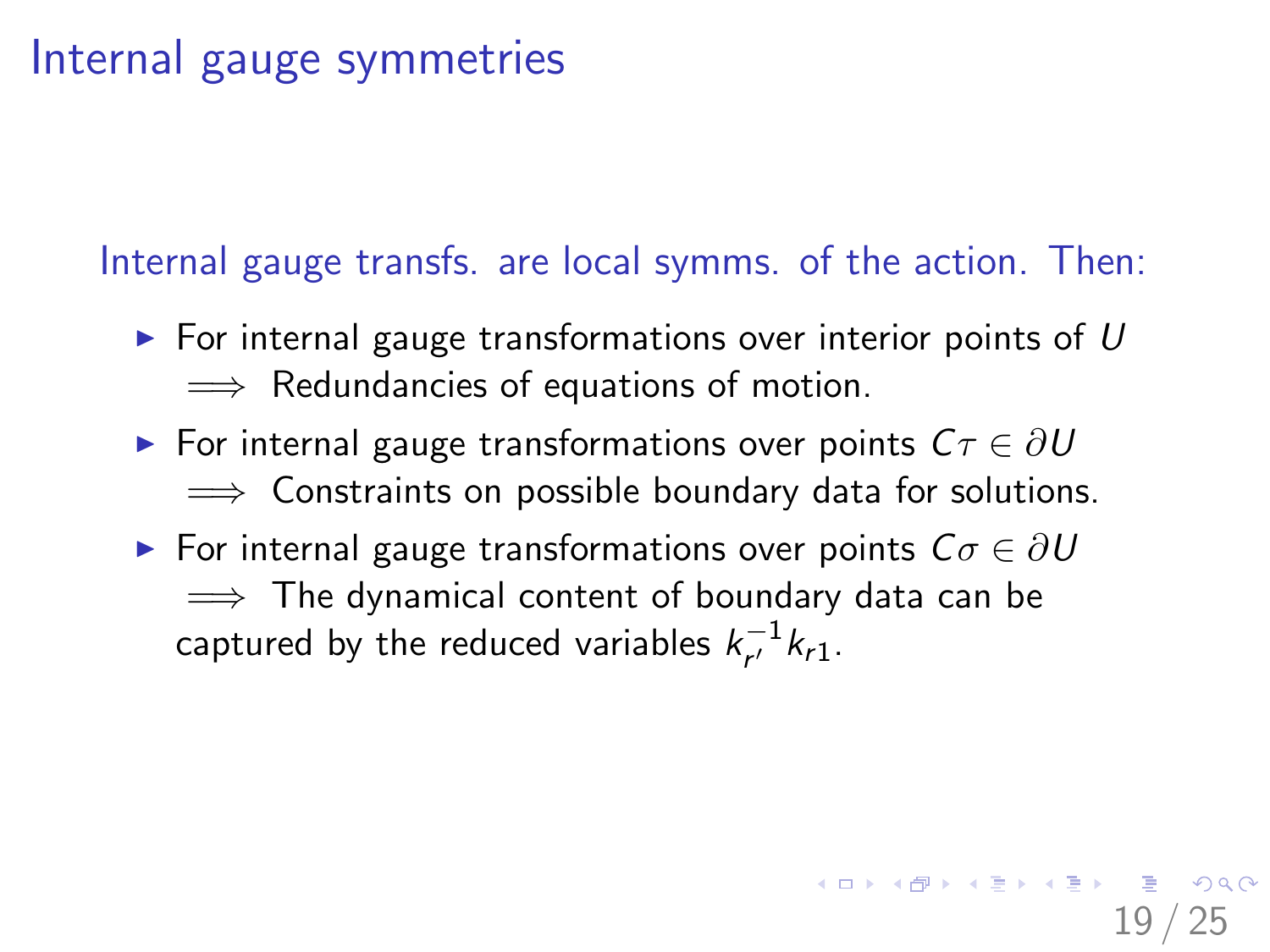Example: Lattice gauge theory without fermions

1. 
$$
S_{\text{Euc}}(A) = \beta \sum_{\nu \subset U} \sum_{s < \nu} [1 - \frac{1}{n} \text{Re Tr}(g_{\partial s})]
$$
  
\n2.  $\tilde{v}_{\xi}(\nu) = (\{h_l \xi_l \in T_{h_l} G\}_{\nu}, \{\xi_r k_r \in T_{k_r}\}_{\nu})$   
\n3.  $dS(A)[v] = -\sum_{U \to \partial U} \tilde{A}^*(\tilde{v} \lrcorner \hat{\Omega}_L) + \sum_{\partial U} \tilde{A}^*(\tilde{v} \lrcorner \Theta_L)$  with  
\n
$$
\Theta_L(\tilde{v}_{\xi}, \tilde{A}(\tau_{\nu})) = \tilde{v}_{\xi} L(\tilde{A}(\nu))|_{\tau} = -\frac{\beta}{n} \text{Re} \sum_{r \subset \tau} \text{Tr}(h_{\nu}^{-1} k_{r'}^{-1} \xi_r k_r h_l)
$$

$$
\hat{\Omega}_{L}(\tilde{v}, \tilde{A}(\nu)) = \tilde{v}_{\xi} L(\tilde{A}(\nu)) = \frac{-\beta}{n} \operatorname{Re} \sum_{l \subset \nu} \operatorname{Tr} (h_{l'}^{-1} k_{r'}^{-1} k_r h_l \xi_l)
$$

$$
+ \frac{-\beta}{n} \operatorname{Re} \sum_{r \subset \partial \nu} \operatorname{Tr} (h_{l'}^{-1} k_{r'}^{-1} \xi_r k_r h_l)
$$

4. 
$$
0 = \frac{-\beta}{n} \operatorname{Re} \sum_{\partial U} \sum_{r \subset \tau} \operatorname{Tr} (\{\hat{\xi}_r(\eta_l - \eta_{l'}) - \hat{\eta}_r(\xi_l - \xi_{l'})\} g_{\partial s})
$$
where  $\xi_r = k_r h_l \hat{\xi}_r h_l^{-1} k_r^{-1}$ 

20 / 25

K ロ > K 個 > K 星 > K 星 > 「星」 の Q @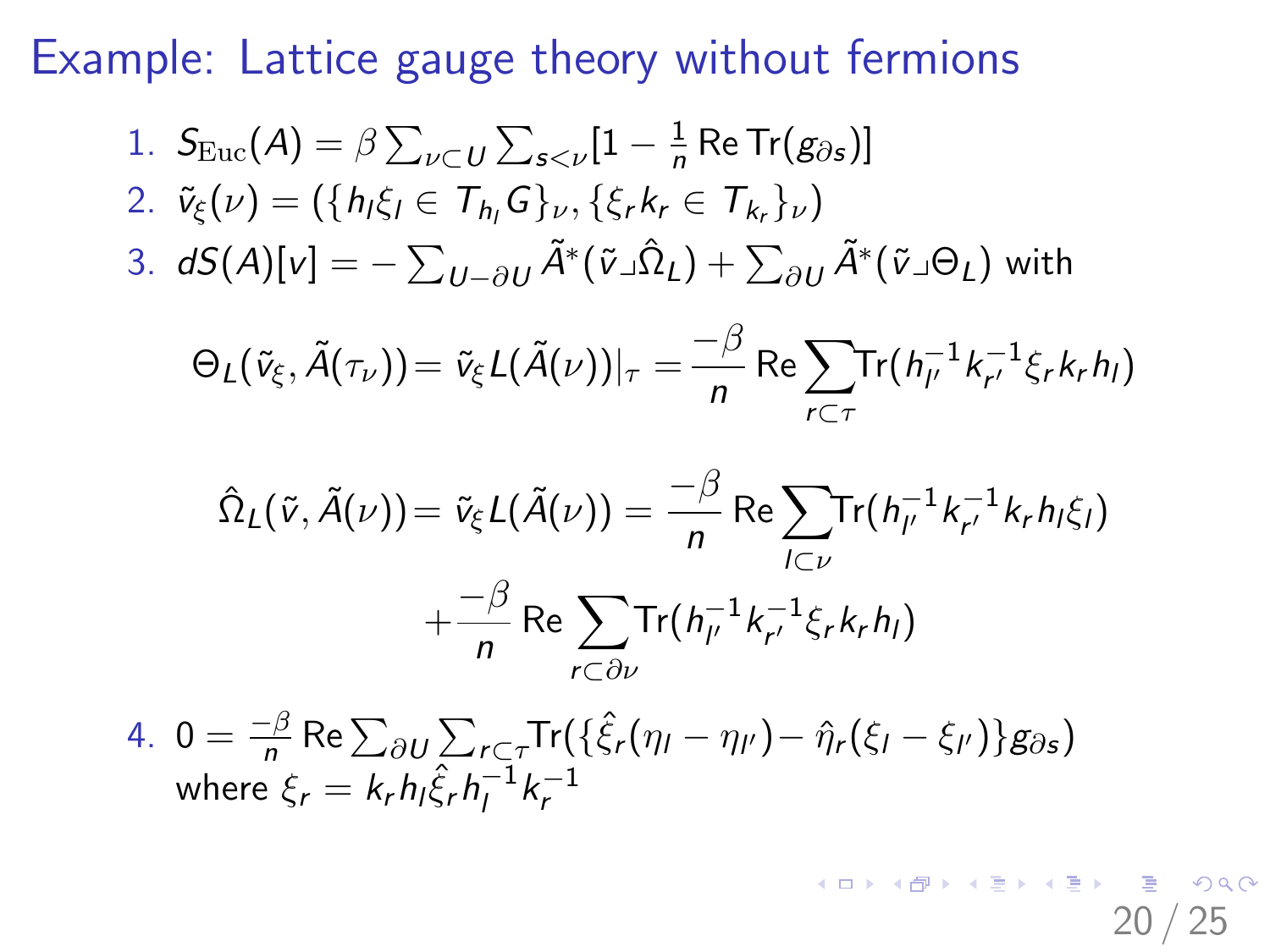#### Example: Reisenberger's model

$$
S(A, e, \psi) = \sum_{\nu \subset U} \sum_{s < \nu} e_{s,i} \operatorname{Tr}(J^{i}g_{\partial s}) - \frac{1}{60} \sum_{s, \bar{s} < \nu} \psi_{\nu}^{\bar{y}} e_{s,i} e_{s,j} sgn(s, \bar{s})]
$$

The equations of motion were written by Reisenberger. Notice that at each  $\nu$  the boundary dof are purely connection dof.

$$
** \Theta_L = \Theta_{L,\text{BF}}** \quad \text{Consider } \tilde{v}_{\xi}(\nu) \text{ with } \{v_{\xi r} = \xi k_r \in T_{k_r}SU(2)\}
$$
\n
$$
\Theta_L(\tilde{v}_{\xi}, \tilde{\mathbf{z}}(\tau_{\nu})) = \tilde{v}_{\xi}L(\tilde{\mathbf{z}}(\nu))|_{\tau} = \sum_{r \subset \tau} e_{s_r} \cdot \text{Tr}(J^i h_{\mu}^{-1} k_{r'}^{-1} \xi_r k_r h_l) ,
$$

21 / 25

Thus, the multisymplectic formula,  $\sum_{\partial U} \tilde{\mathbf{z}}^* \Omega_L = 0$ , is independent of the constraint term.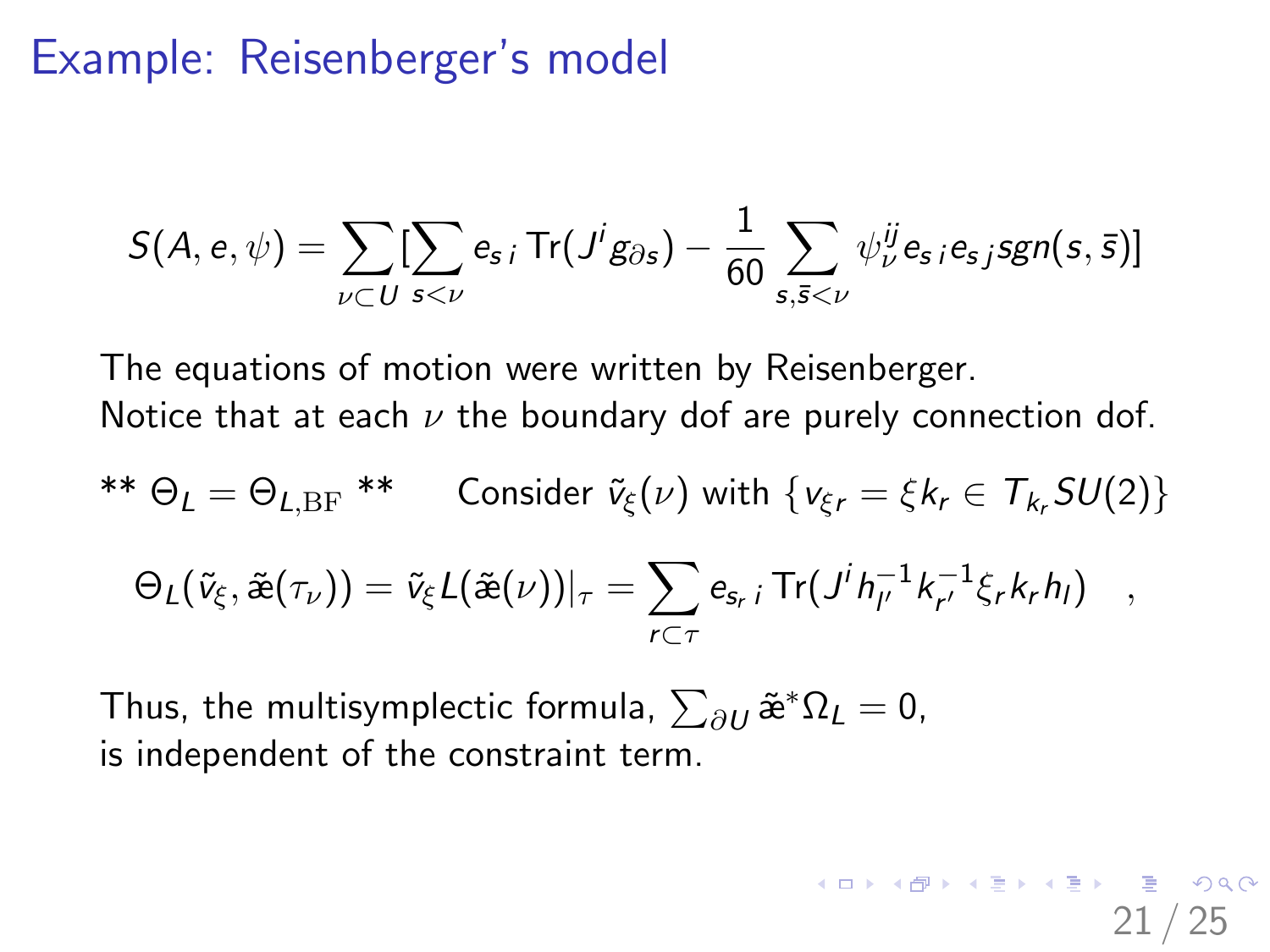#### **Regularization**

# Decimated Histories<sub>∆</sub> <sup>*i*∆</sup> Histories Continuum

e.g. selecting closest sols. to "the free theory" (if it makes sense)

$$
S_{\Delta} = i_{\Delta}^* S
$$

Reisenberger's discretization can be obtained by intersecting a 'prime' simplicial decomposition with its dual.

Having two intersecting discretizations allows for a notion of Hodge dual for cochains that sets up a rich structure for regularization; see [Calcagni et al].

We have this structure plus the **simple gluing** already mentioned.

<span id="page-21-0"></span>22 / 25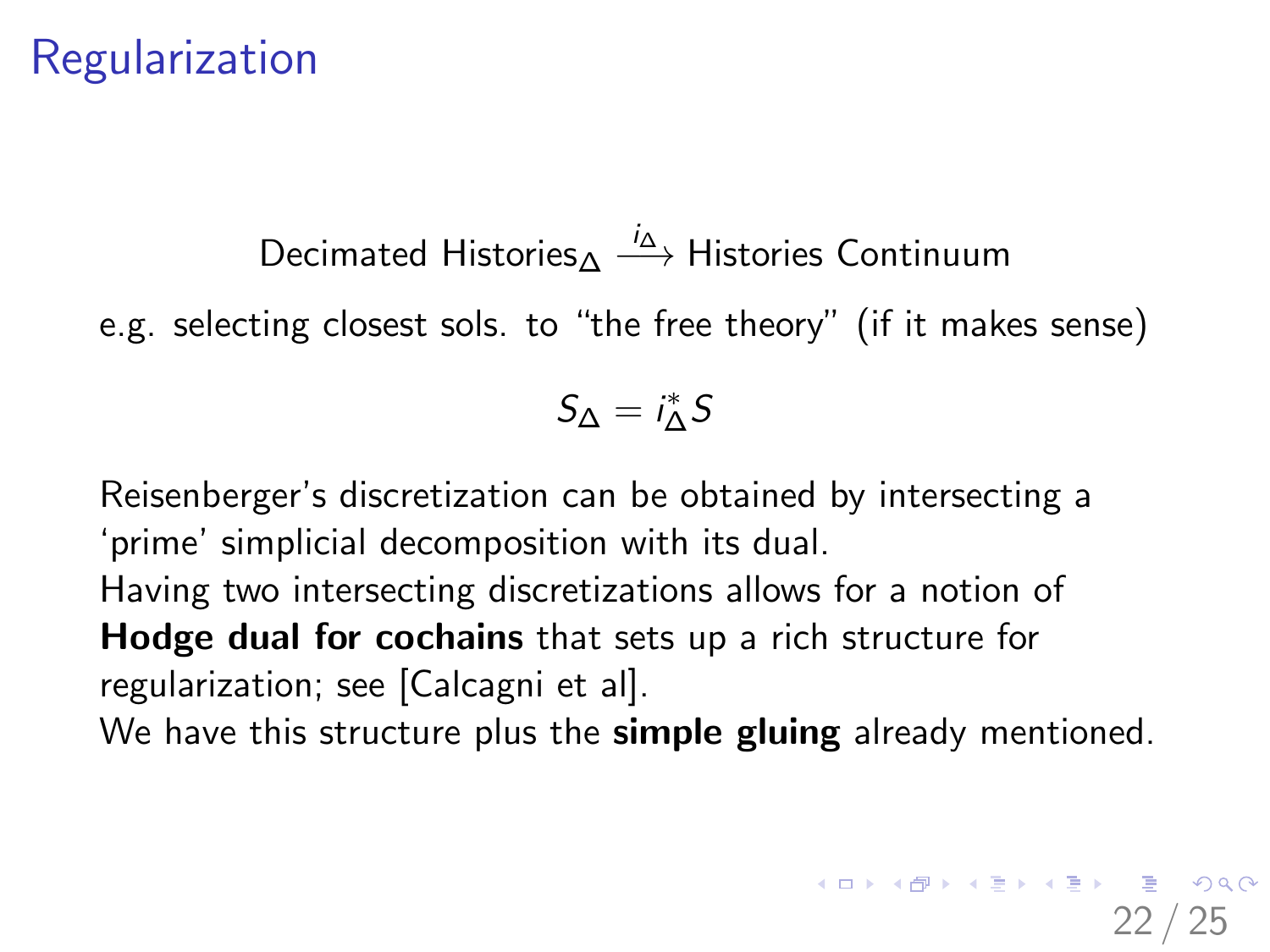#### Coarse graining

Hists. at finer scale  $\Delta' \geq \Delta$  are coarse grained decimating further:



Hists. and vars. in 1st order format are coarse grained likewise. Notice the difference with directly working on  $T^*Q$  or  $J^1Y^*$ .

23 / 25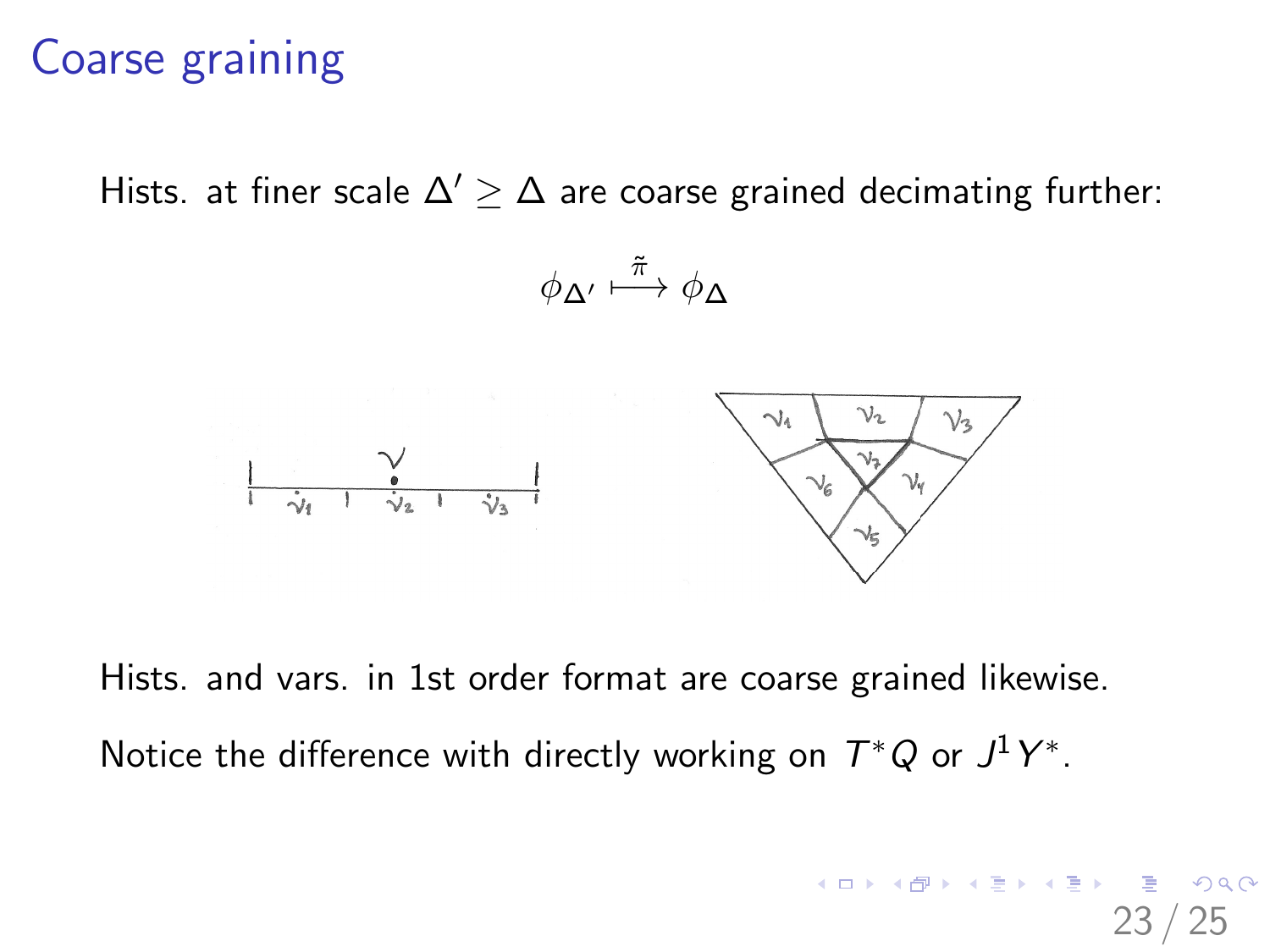## Coarse graining: Correction of a model at ∆

Coarse graning hists. and vars. from  $\Delta' > \Delta$  can be used to import **solutions** and first variations, but we can do better ...

Measures in the space of histories are also coarse grained. (In QFT and SFT there is a straight forward interp. of coarse gr.) They can be corrected by coarse graining from finer scales. \*\* A probabilistic perfect measure at scale  $\Delta$  is one that agrees with all its corrections. \*\*

(i) ∆-Effective eqs. of motion are not exactly satisfied, and (ii) cons. laws are not exactly satisfied either. (See next slide.)

In  $\dim(M) = 1$  we have access to Hamilton's function at any scale. In  $\dim(M) > 1$  knowledge of bdary. cond. is only partial; thus, we have no access to it.

25

**KORK (BRK ERKER) EL PORO**